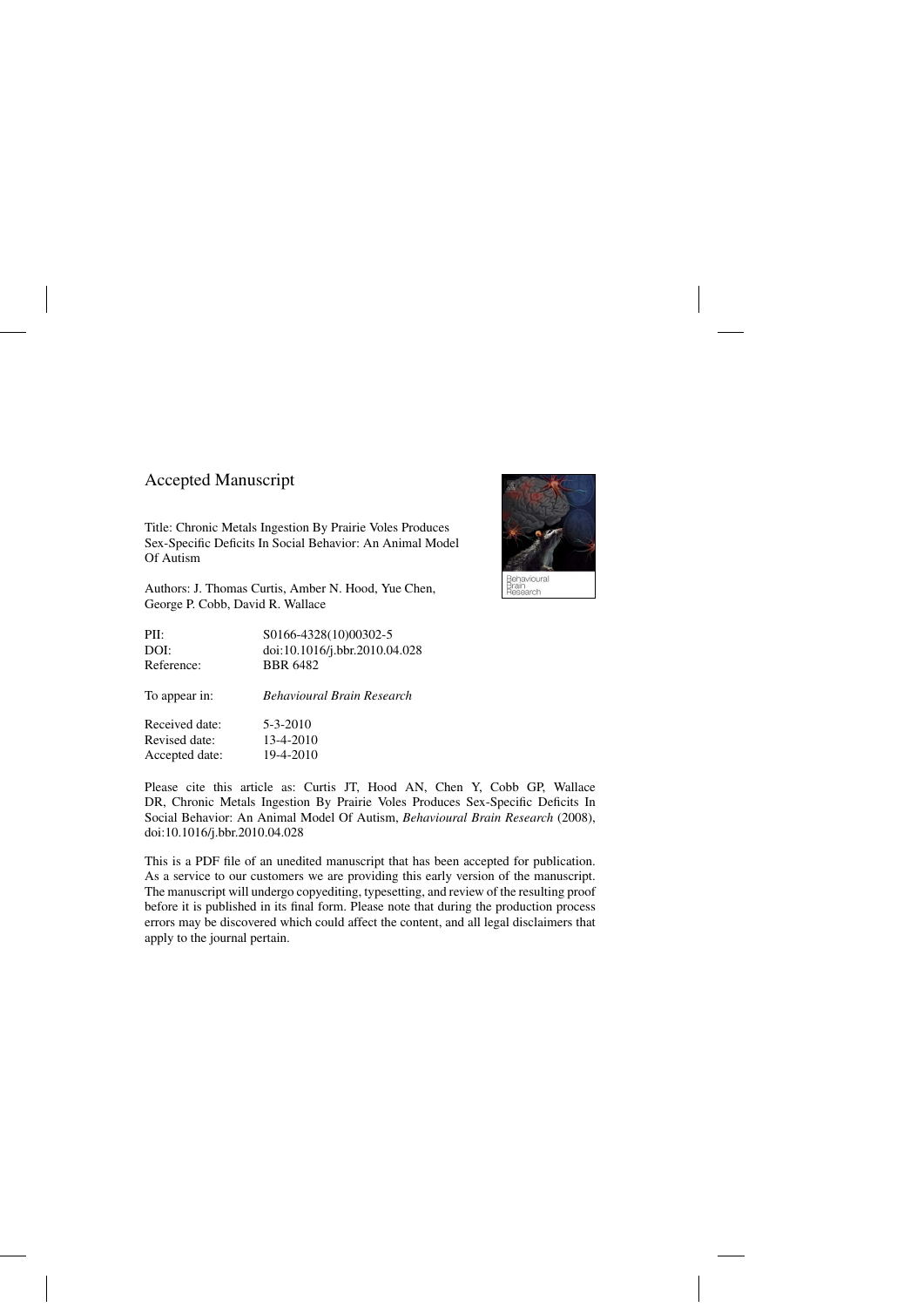**Chronic Metals Ingestion By Prairie Voles Produces Sex-Specific Deficits In Social Behavior: An Animal Model Of Autism** 

J. Thomas Curtis<sup>1</sup>, Amber N. Hood<sup>2</sup>, Yue Chen<sup>1</sup>, George P. Cobb<sup>3</sup>, David R. Wallace<sup>1,2</sup>

Chronic Metals Ingestion By Prairie Voles Produces<br>
Sex-Specific Deficits In Social Behavior:<br>
An Animal Model Of Autism<br>
ans Curtis<sup>1</sup>, Amber N. Hood<sup>2</sup>, Yue Chen<sup>1</sup>, George P. Cobb<sup>8</sup>, David R. Wallace<sup>1,2</sup><br>
Departments Departments Pharmacology & Physiology<sup>1</sup> and Forensic Sciences<sup>2</sup>, Oklahoma State University Center for Health Sciences, Tulsa OK and The Institute of Environmental and Human Health, Department of Environmental Toxicology, Texas Tech University, Lubbock  $TX^3$ .

Pages: 40 (including figures) Figures: 6

Address correspondence to:

J. Thomas Curtis, Ph.D. Dept of Pharmacology & Physiology Oklahoma State University Center for Health Sciences 1111 W17th St. Tulsa OK 74107

Phone: (918) 561-8471 e-Mail: tom.curtis@okstate.edu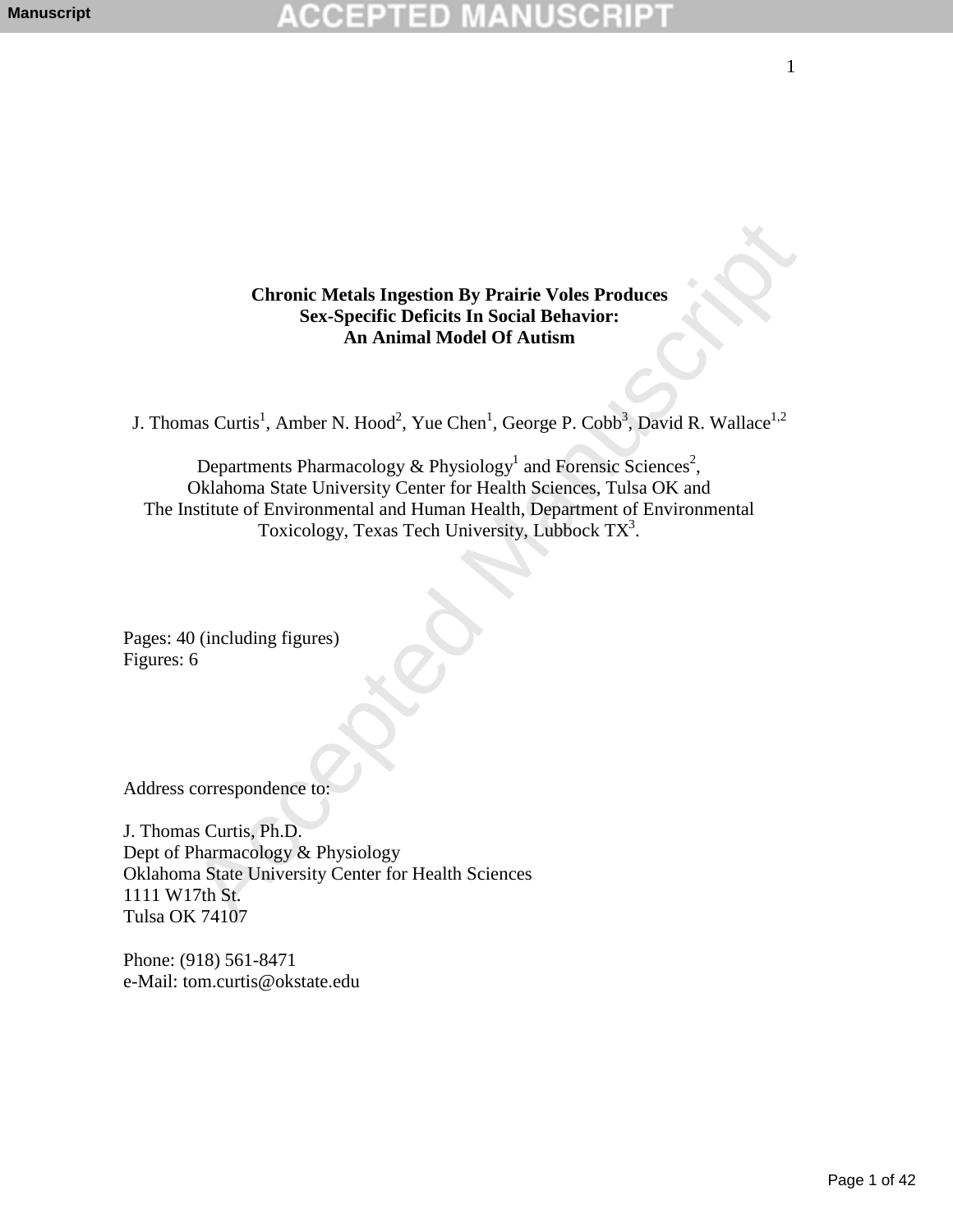## **Abstract**

e systems to produce the social withdrawal characteristic of autism. Relative to<br>ated controls, ten weeks of chronic ingestion of either  $Hg^{++}$  or  $Cd^{++}$  via drinking<br>gnificantly reduced social contact by male voles when We examined the effects of chronic metals ingestion on social behavior in the normally highly social prairie vole to test the hypothesis that metals may interact with central dopamine systems to produce the social withdrawal characteristic of autism. Relative to water-treated controls, ten weeks of chronic ingestion of either  $Hg^{++}$  or  $Cd^{++}$  via drinking water significantly reduced social contact by male voles when they were given a choice between isolation or contact with an unfamiliar same-sex conspecific. The effects of metals ingestion were specific to males: no effects of metals exposure were seen in females. Metals ingestion did not alter behavior of males allowed to choose between isolation or their familiar cagemates, rather than strangers. We also examined the possibility that metals ingestion affects central dopamine functioning by testing the voles' locomotor responses to peripheral administration of amphetamine. As with the social behavior, we found a sex-specific effect of metals on amphetamine responses. Males that consumed  $Hg^{++}$  did not increase their locomotor activity in response to amphetamine, whereas similarly-treated females and males that ingested only water significantly increased their locomotor activities. Thus, an ecologically relevant stimulus, metals ingestion, produced two of the hallmark characteristics of autism – social avoidance and a male-oriented bias. These results suggest that metals exposure may contribute to the development of autism, possibly by interacting with central dopamine function, and support the use of prairie voles as a model organism in which to study autism.

Keywords: microtus; autism; dopamine; toxicology; metal; mercury; social behavior; prairie vole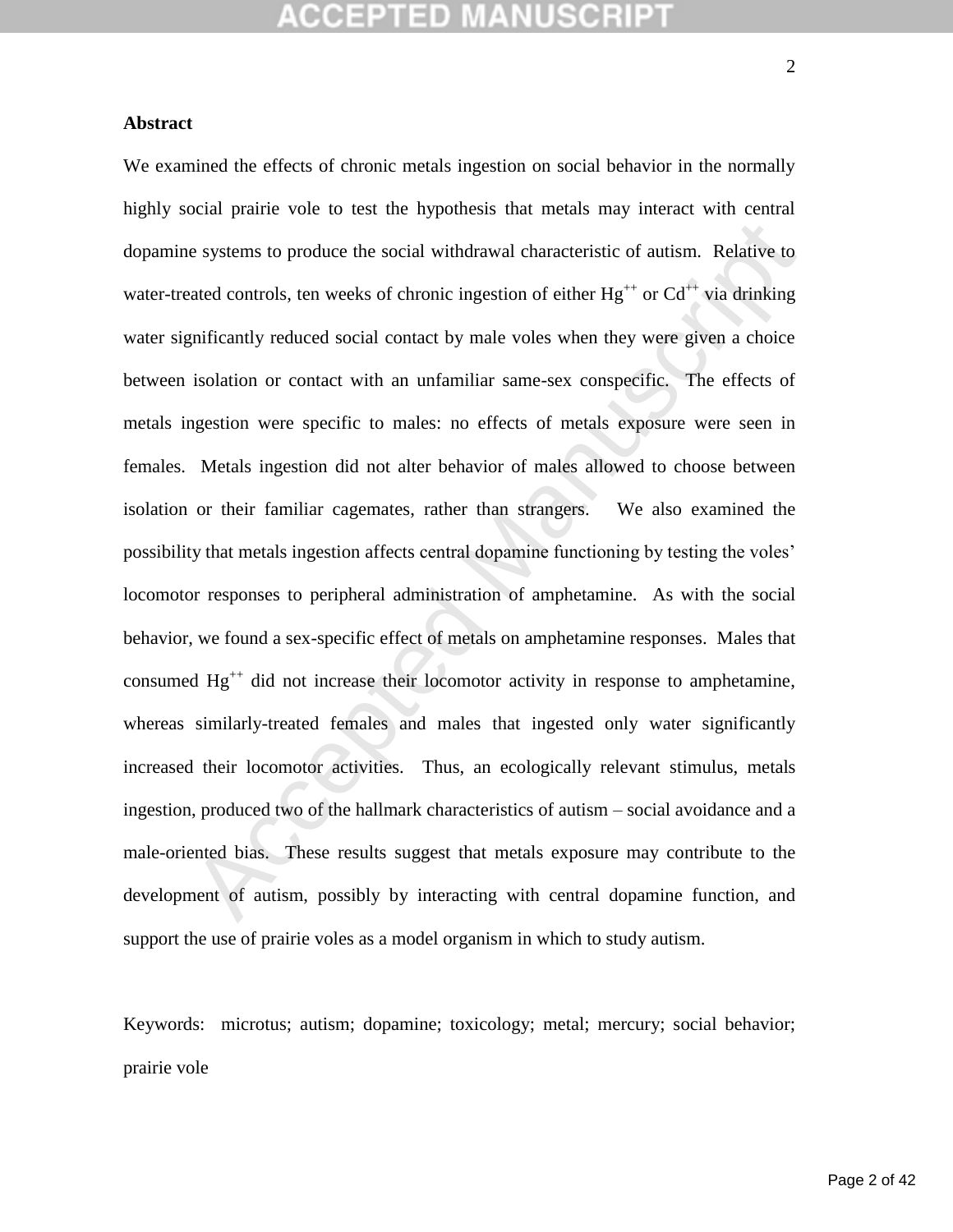## CEPTED M

### **Introduction**

s a complex (of) disorder(s) involving both genetic and environmental factors,<br>is far from consensus as to the relative influence of each, or even if the same<br>frect all autism sufferers in the same fashion [23, 27, 55, 58, The autism spectrum disorders are widespread in the developed world and the incidence of autism may be increasing. It is clear from several decades of study that autism is a complex (of) disorder(s) involving both genetic and environmental factors, but there is far from consensus as to the relative influence of each, or even if the same factors affect all autism sufferers in the same fashion [23, 27, 55, 58, 69]. Significant effort has been expended toward identifying genetic underpinnings of autism. However, observations such as the lack of total concordance of autism in monozygotic twins [27], suggest that genetic causes cannot account for all aspects of autism. Thus, it may be just as important to identify environmental triggers as it is to identify genetic vulnerabilities (see also [58]).

One reason for the slow progress in gaining an understanding of autism is the relative lack of ecologically relevant animal models in which to study potential causes of the disorder (but see [73, 74, 78]). Any animal model that is intended as a platform on which to base studies of autism must, at minimum, address the broad aspects and symptoms of autism: social dysfunction, restricted or repetitive behaviors and/or perseveration, language impairments, and the fact that sex differences are apparent in the incidence of autism [76, 87, 91]. Unfortunately, many of the current animal models are limited in their ability to address the broader aspects of autism [83]. Consequently, rather than modeling autism as a disorder, many animal studies focus on specific symptoms of autism. For example, lesion studies typically are targeted toward brain regions that may logically be implicated in autism. When successful, the brain lesions produce behaviors characteristic of autism, and thereby provide important evidence supporting involvement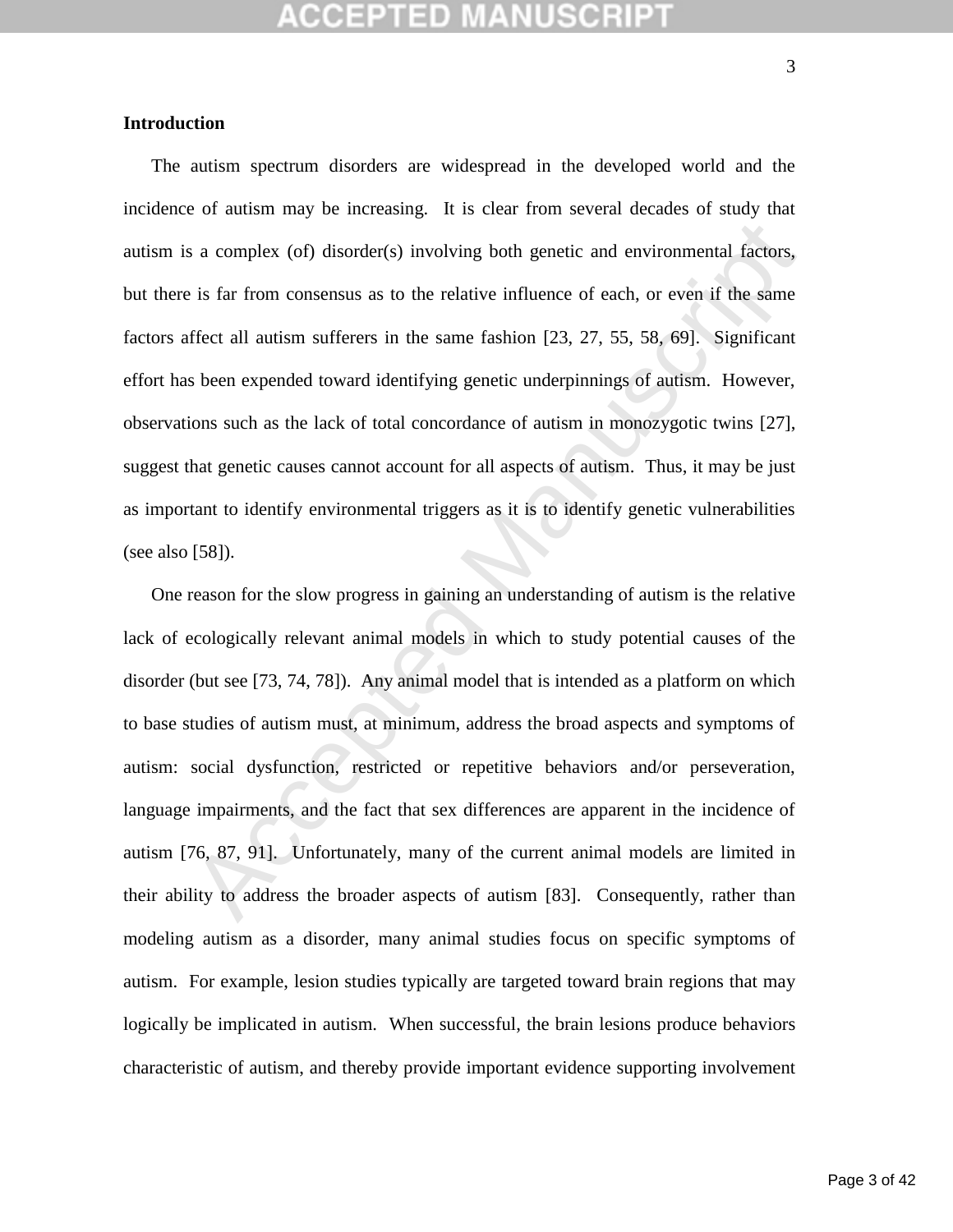of specific brain regions in autism [7, 21]. However, such techniques do not model the disorder itself, which makes determination of causal factors and effective treatments problematic. As an alternative to the currently used animal models, we propose a unique animal model in which to study autism and a novel mechanism by which autism may be manifested.

nodel in which to study autism and a novel mechanism by which autism may be<br>ed.<br>Dough there often are cognitive deficits associated with the disorder, at its core<br>ay best be described as a socialization disorder, and the s Although there often are cognitive deficits associated with the disorder, at its core autism may best be described as a socialization disorder, and the social impairments may persist throughout life. In a comparison of autism symptoms in adults and adolescents, Seltzer et al. [76] found that deficits in social behaviors were least likely to improve with age. Thus, examining social behavior may be the most direct route to understanding autism. For the past two decades, prairie voles (*Microtus ochrogaster*) have been the dominant animal model in which to study the formation and maintenance of social affiliations [6, 14] and, more recently, have gained the attention of researchers interested in autism [44, 93]. In contrast to more traditional laboratory animals, prairie voles display social behaviors remarkably similar to those of humans, even displaying characteristics of monogamy such as long-term pair-bonding, care of offspring by both parents, and sharing of a nest even beyond the breeding season [15]. Further, autonomic responses in voles are more similar to those of humans than they are to other rodent species [37]. These parallels have led to the extensive use of voles to study quantitatively the behavioral, neural, and physiological bases of social attachment [5, 16, 20, 24, 29, 36, 38, 39, 45, 52, 88, 89]. As a result, both the behavioral repertoire and the physiology of voles are well documented, so there is a strong literature base upon which future studies can rest. Moreover, voles likely possess much greater genetic variability than do the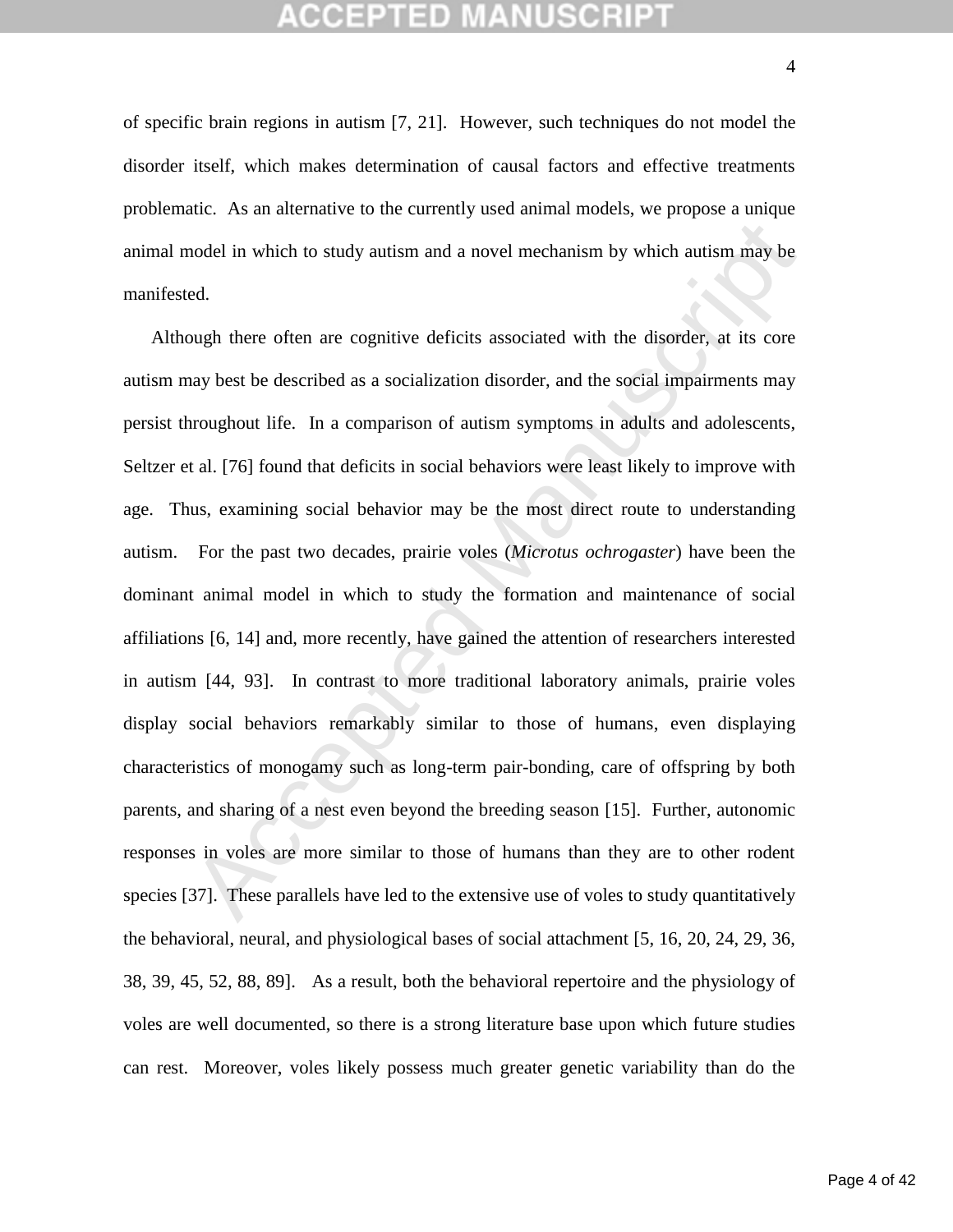## GEPTED

inbred strains of rats and mice typically used as rodent models. For a disorder such as autism that may have multiple genetic vulnerabilities, an animal model with more genetic variability may confer significant advantages, including more closely paralleling the genetic variability of humans and serving to reduce the possibility of false negatives.

ariability of humans and serving to reduce the possibility of false negatives.<br>
Example of studies have implicated exposure to various metals in the development<br>
1[1, 26, 32, 62, 71, 90] but, to date, mechanisms by which A number of studies have implicated exposure to various metals in the development of autism [1, 26, 32, 62, 71, 90] but, to date, mechanisms by which metals exposure may cause autism have been difficult to ascertain. Recently, two independent lines of research have converged to provide a possible link between metals exposure and autism. First, there is evidence that low-level exposure to metals (mercury, lead, copper and other multivalent cations) can alter dopamine transporter (DAT) functioning [51, 54] including that in cells derived from the ventral striatum [42]. *In vivo*, one outcome of altered DAT functioning could be altered synaptic dopamine concentrations, which may, in turn, result in abnormal dopamine receptor activation patterns in people with metals exposure. A second line of research has shown that changes in patterns of dopamine receptor activation in the ventral striatum can fundamentally alter the behavioral responses of prairie voles [4], such that exposure to a novel individual produces an aversive response rather than an affiliative response during social interactions [5]. These findings have led us to hypothesize that changes in dopamine functioning due to metals exposure may contribute substantially to the symptoms associated with autism. As a first test of this hypothesis, we provided sexually naïve adult prairie voles of both sexes with solutions containing metals as their sole drinking water sources, while a second group of voles was treated identically except that they received unadulterated de-ionized water to drink.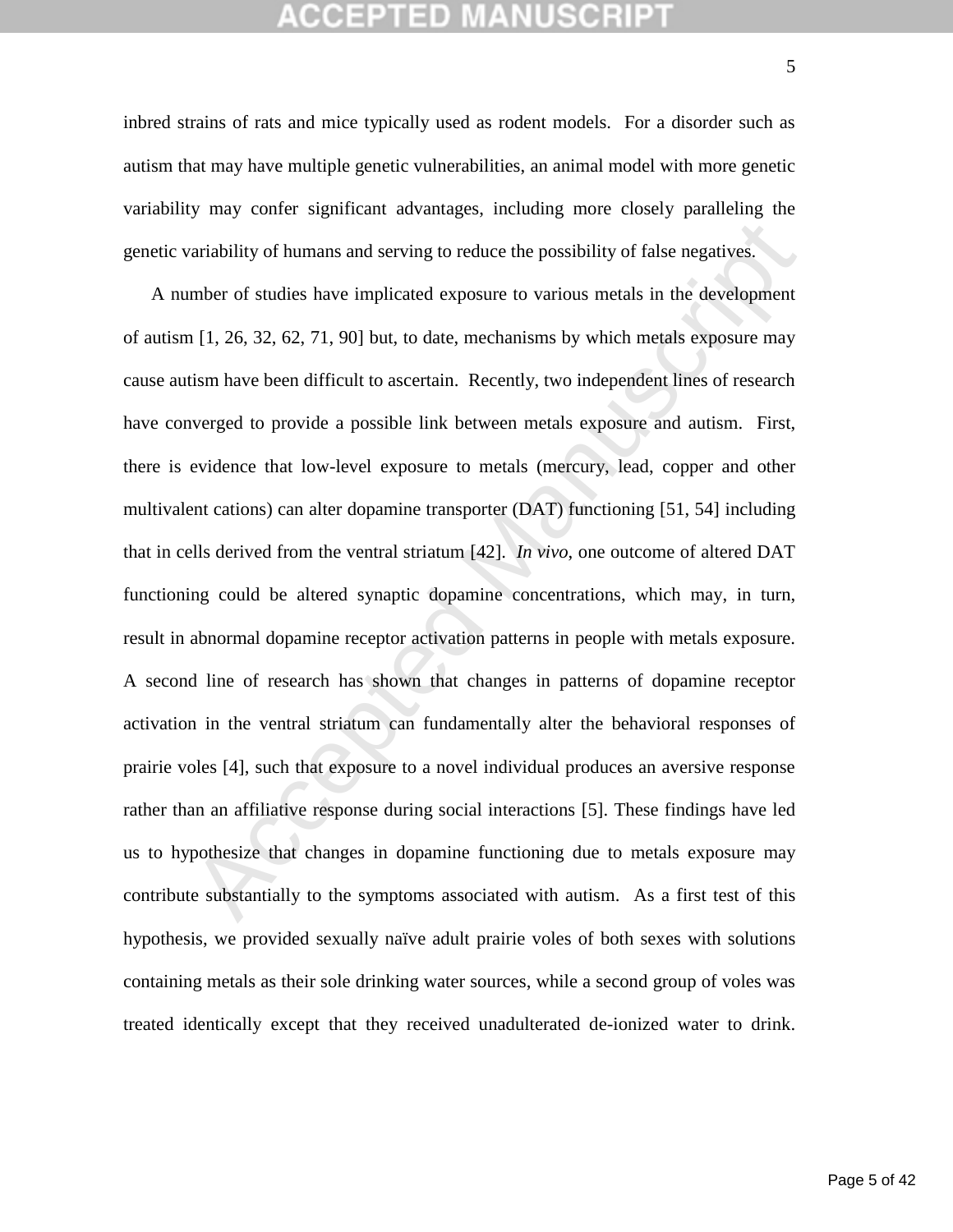After several weeks of metals consumption, group comparisons of a variety of social and non-social measures were performed.

## **METHODS**

### *Subjects*

Animals were housed in USDA approved facilities with general animal care provided by Laboratory Animal Resources personnel. Animals were monitored daily and veterinary staff was available for consultation regarding animal health and welfare. All experimental manipulations, animal handling procedures, and behavioral testing were approved by the Oklahoma State University Center for Health Sciences Institutional Animal Care and Use Committee.

**DDS**<br>
Maak were housed in USDA approved facilities with general animal care provided<br>
pratory Animal Resources personnel. Animals were monitored daily and<br>
y staff was available for consultation regarding animal health a Subjects were sexually-naïve adult prairie voles of both sexes from a laboratory breeding-colony descended from an Illinois population and were of the F3 and F4 generations relative to the most recent out-crossing with wild stock. Breeding pairs (F2 and F3 generations) were housed in plastic cages (20x25x45 cm) containing corncob bedding with hay as nesting material. *Ad libitum* food (rabbit chow supplemented with sunflower seeds) and water were available. Offspring were weaned at 19-21 days of age and were housed in same-sex pairs in plastic cages  $(10x17x28$  cm) maintained at  $21^{\circ}$ C with a 14:10 light:dark cycle. After weaning, males were maintained in a separate room from females and the breeder stock until used in experiments. However, during experimental manipulations, subjects and control animals of both sexes were housed in a single room.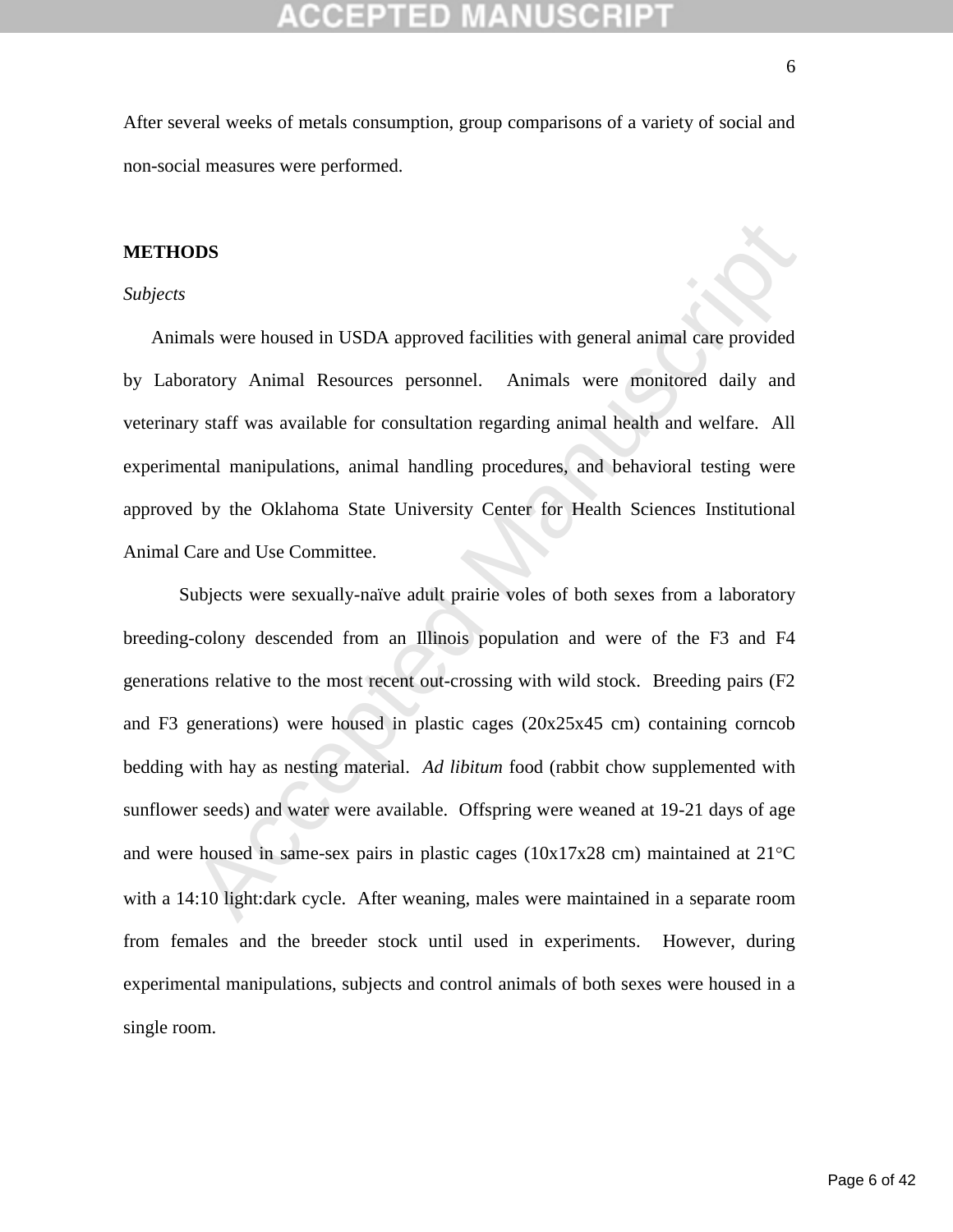## *Metals exposure*

water sources. These concentrations are near the low end of the range of<br>ations found during a survey of the toxicology literature. Control pairs received<br>rated drinking water. Groups otherwise were treated identically. Fr Same-sex pairs were randomly assigned to treatment groups that received dilute (60 ppm) mercuric chloride (HgCl<sub>2</sub>) or cadmium chloride (CdCl<sub>2</sub>) solutions as their sole drinking water sources. These concentrations are near the low end of the range of concentrations found during a survey of the toxicology literature. Control pairs received unadulterated drinking water. Groups otherwise were treated identically. Fresh solutions were supplied as part of normal cage maintenance, although solutions were replaced if they became contaminated with bedding outside of the normal cage maintenance regimen. Fresh metals solutions were prepared weekly. In sub-groups of animals of each sex, water and metal ingestion by sibling pairs were monitored by weighing bottles each time solutions were changed. Since animals required multiple housing, ingestion was assumed to be equally distributed between the two individuals in each same-sex pair. For most animals, behavioral testing took place around the tenth week of exposure. A separate group of males was subjected to behavioral testing after about 4 weeks of Hg ingestion to examine whether treatment effects would be present after shorter metals exposure.

### *Behavioral testing*

Social interactions were examined using an apparatus consisting of two parallel cages (10x17x28 cm) connected by a tube (7.5x16 cm). One cage was always empty and, depending on the goal of the test, the other cage contained either an unfamiliar vole of the same sex and of similar age and size as the subject, or the subject's familiar same-sex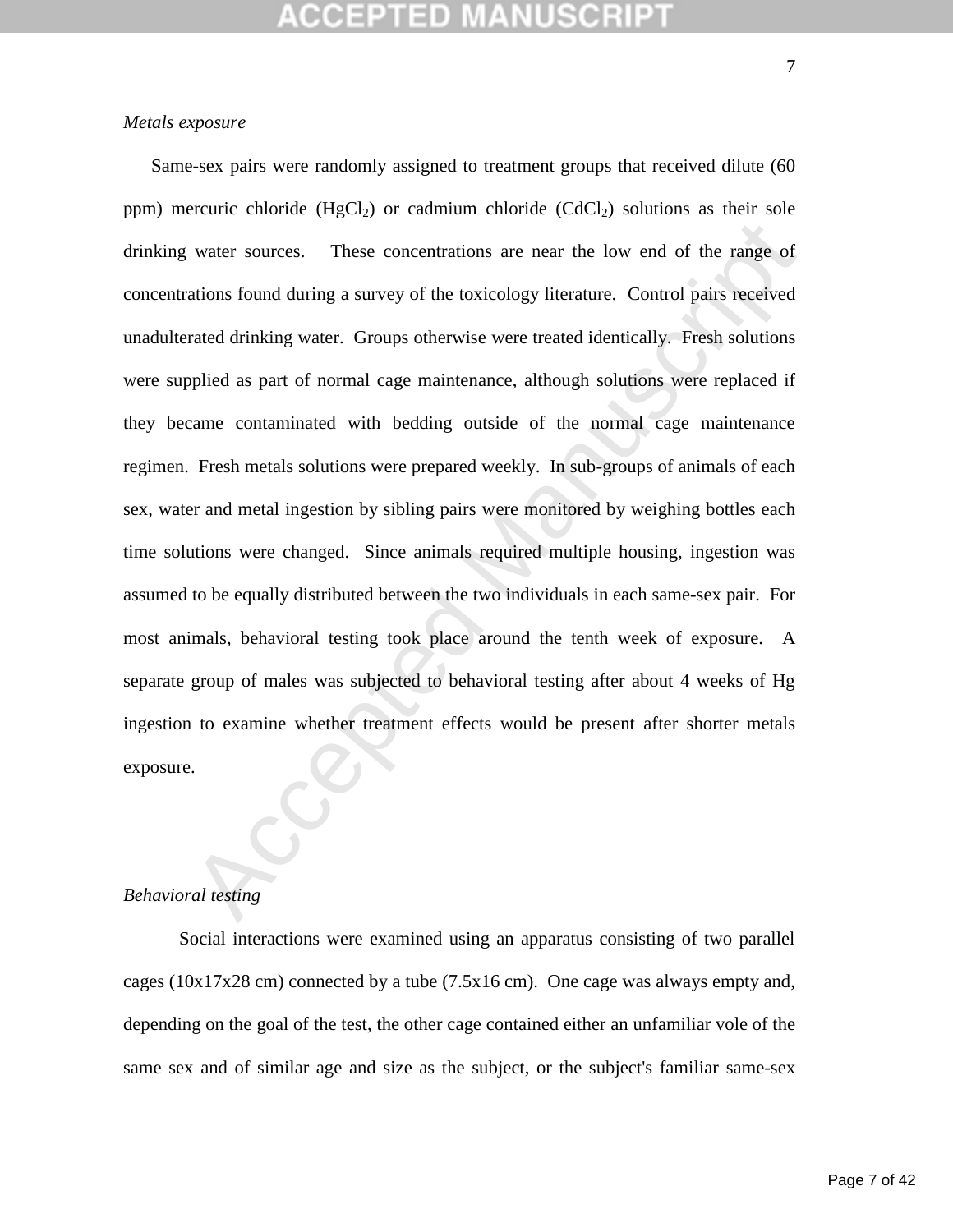## CEPTED

cages were counted using a customized computer program (R. Henderson, State University) that monitored light-beams across the tube connecting the MI social interaction testing was digitally recorded for later detailed ana cage-mate, as a stimulus animal. The stimulus animals were tethered loosely to confine them to one cage while the subject had unfettered access to both cages. Subjects were released into the empty cage and their behavior was monitored for 3 hours. Movements between cages were counted using a customized computer program (R. Henderson, Florida State University) that monitored light-beams across the tube connecting the cages. All social interaction testing was digitally recorded for later detailed analysis of social behavior. The primary dependent measure was time spent by the subject in quiet direct contact (with or without auto- or allo-grooming) with the stimulus animal. The number of crossings between cages was used as an index of locomotor activity. In two cases, unusual aggression on the part of the stimulus animal necessitated excluding subjects from the final behavioral analysis.

Statistical analyses consisted of two-way ANOVA (sex x metal) to examine sex effects of metals exposure, or two-way ANOVA (stimulus animal x metal) when males were tested for responses toward a stranger vs. toward a familiar partner. Significant ( $p <$ 0.05) main effects or interactions were examined further using Student-Neuman-Keuls (SNK) analyses.

Additional groups of 6-8 animals of each sex were assigned to groups that received either untreated drinking water or drinking water containing 60 ppm  $Hg^{++}$ . After 10 weeks, locomotor behaviors by these animals in response to amphetamine were tested. Locomotor activity was measured twice for each animal, once after being injected with a 0.5mg/kg dose of d-amphetamine (in 0.1 ml/40g of body weight of isotonic saline vehicle), and once after receiving an equivalent volume of the saline vehicle alone. Testing occurred on two consecutive days with the order of treatments counter-balanced.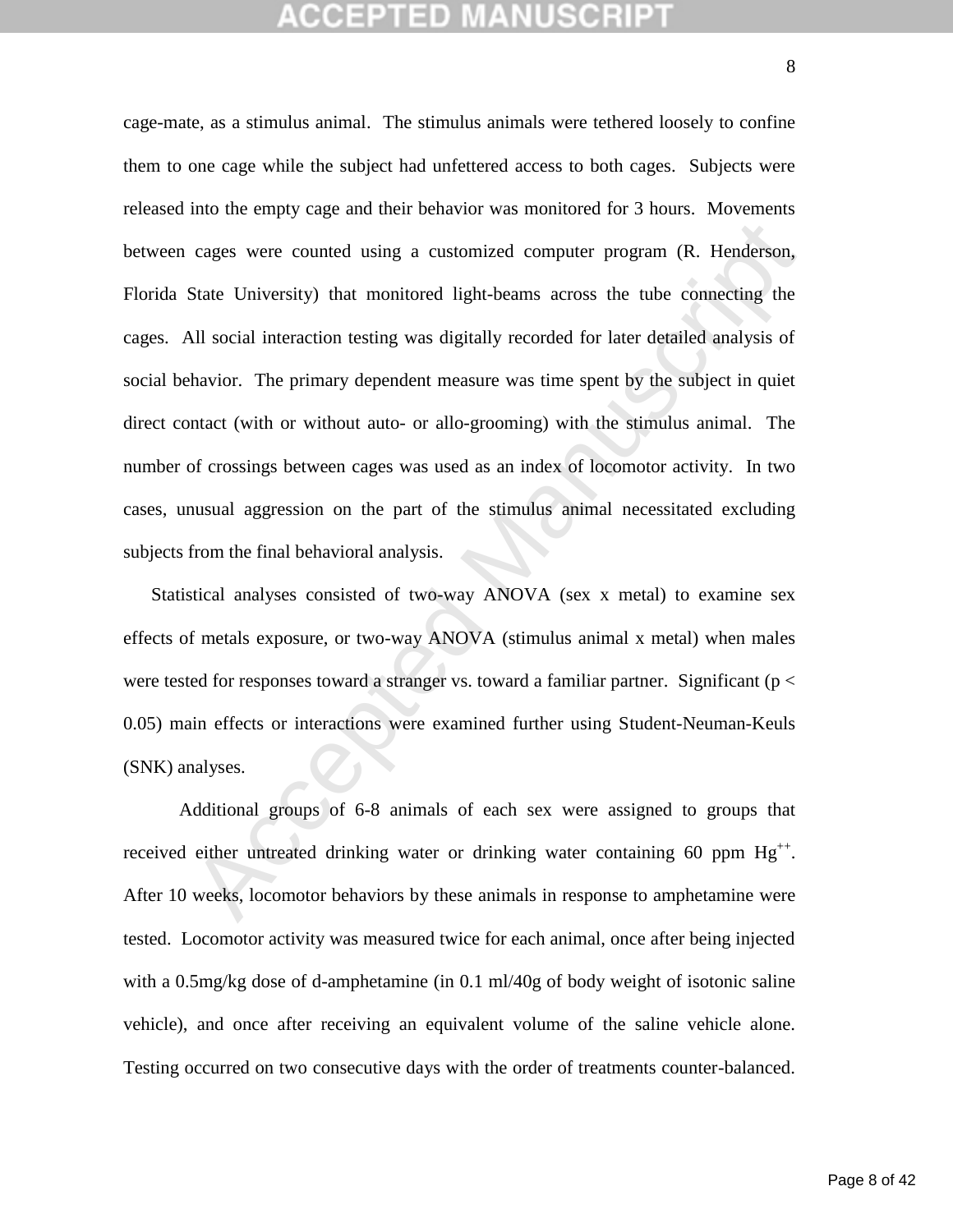Immediately after being injected, each vole was placed into an open-field arena (floor area 43 x 43 cm, Noldus) for ten minutes and locomotor behavior was digitally recorded using a video camera mounted approximately 2 m directly overhead. The total distance traveled by each animal during the test was quantified using Noldus EthoVision XT6. The performance of each animal was defined as the difference between the distances traveled after the vehicle and amphetamine injections.

## *Tissue collection*

After behavioral testing, most voles were weighed and sacrificed; the brains were harvested and divided into several portions and stored at -80ºC until used for tissue analyses.

### *Brain mercury concentration*

by each animal during the test was quantified using Noldus EthoVision XT6.<br>
formance of each animal was defined as the difference between the distances<br>
after the vehicle and amphetamine injections.<br>
Dilection<br>
ofter behav A subsample of brainstems ( $n = 6$ /treatment/sex) was assayed for tissue mercury concentration at Texas Tech University, Lubbock, Texas, using established procedures [17]. Each brainstem was digested with HNO<sub>3</sub> at elevated temperatures, treated with peroxide, and diluted to 10 ml with de-ionized water, as described in EPA protocol 3050B. Digested samples then were analyzed using a cold vapor mercury procedure. Solutions of known concentration were used to create standard curves. No mercury was detected in blanks and recovery from spiked samples was between 85 and 106%. The detection limit was 0.04 mg/kg of tissue. All control samples were below reliable detection limits for tissue  $Hg^{++}$  content. For these samples, the actual values generated in the analyses were used for statistical purposes, but the results are reported as below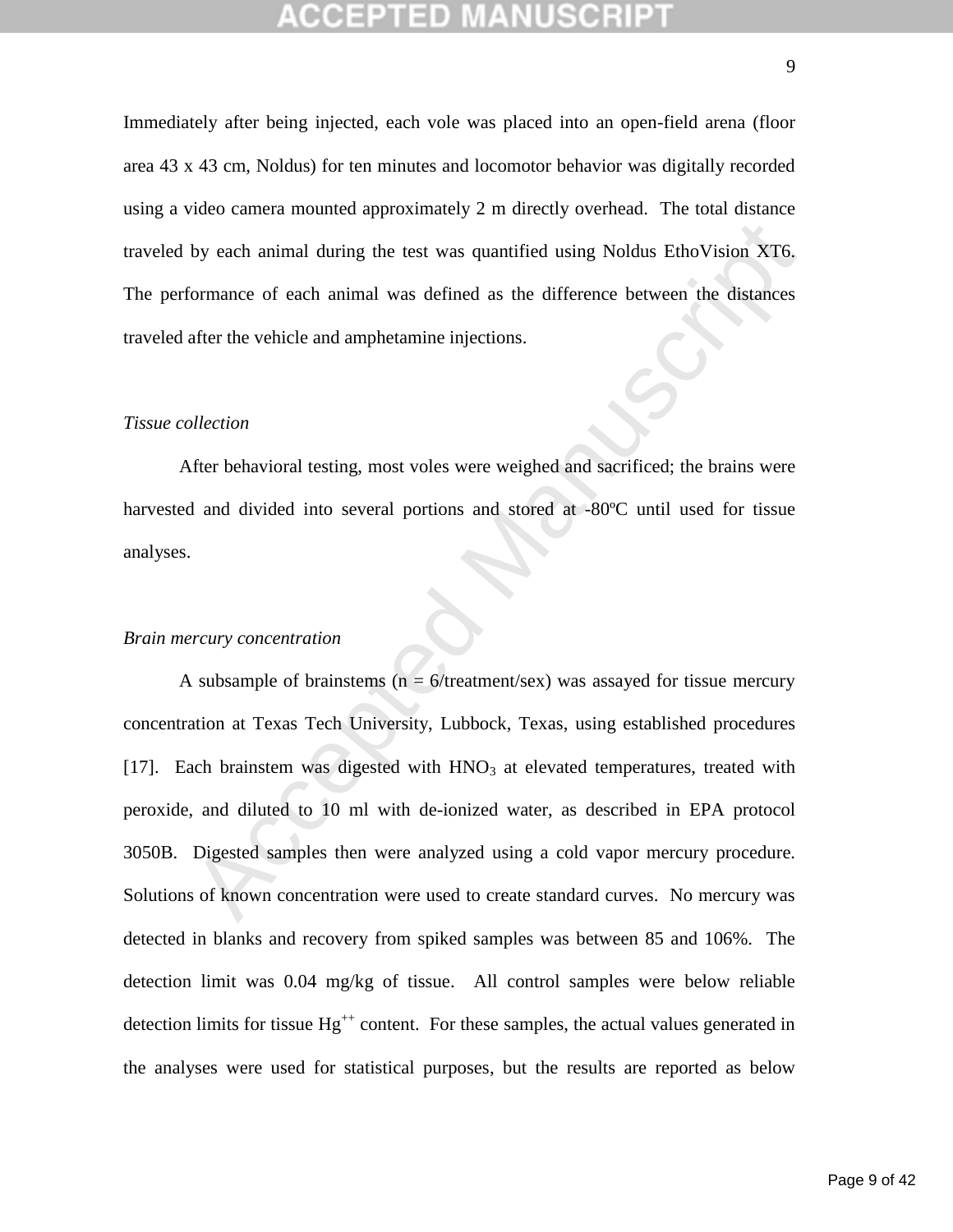detection limits.

## **RESULTS**

### *Animal demographics and metals exposure*

lemographics and metals exposure<br>
all animals were at least 59 days of age at the onset of any treatments or testing.<br>
Ime of the behavioral testing, the mean age of animals that received ten week<br>
sposure was 147.9 ± 3.5 All animals were at least 59 days of age at the onset of any treatments or testing. At the time of the behavioral testing, the mean age of animals that received ten week metals exposure was  $147.9 \pm 3.5$  days (n = 86) and there were no sex differences in age at testing (F<sub>1,85</sub> = 1.85, p = 0.18; males – 144.4  $\pm$  3.7 days, females - 154.0  $\pm$  6.8 days). There also were no differences in the duration of metals exposure for sex ( $F_{1,42} = 1.76$ , p  $= 0.19$ ; males – 72  $\pm$  1.4 days, females - 75  $\pm$  1.6 days) or for metal (F<sub>1,42</sub> = 1.84, p = 0.18; Hg<sup>++</sup> - 71  $\pm$  1.7 days, Cd<sup>++</sup> - 76  $\pm$  0.4 days). Males tested after shorter metals exposure received Hg<sup>++</sup> in their drinking water for 30.7  $\pm$  1.1 days prior to testing. Due to the shorter treatment duration, males in this experiment were tested at an earlier age  $(101.5 \pm 1.4 \text{ days of age}).$ 

Groups that received only water and groups that received water containing  $Hg^{++}$  or  $Cd^{++}$  did not differ in the total amount of liquid ingested during the first week of exposure (Fig1). Total liquid ingestion by one group of animals that received  $Hg^{++}$  was monitored for the entire 10 week exposure period. There were no sex differences ( $n = 6$  pairs of each sex) in total amount of mercury ingested, either in terms of absolute amounts ingested (F<sub>1,11</sub> = 1.66, p = 0.22; males – 41.3  $\pm$  3.1 mg, females - 50.8  $\pm$  7.7 mg) or when intakes were expressed as amount per unit body weight  $(F_{1,11} = 2.51, p = 0.14;$  males - 1.1  $\pm$  0.1 mg/g of body weight, females – 1.4  $\pm$  0.2 mg/g of body weight). There were significant sex differences in body weight at termination ( $F_{1,52} = 16.91$ ,  $p < 0.001$ ), with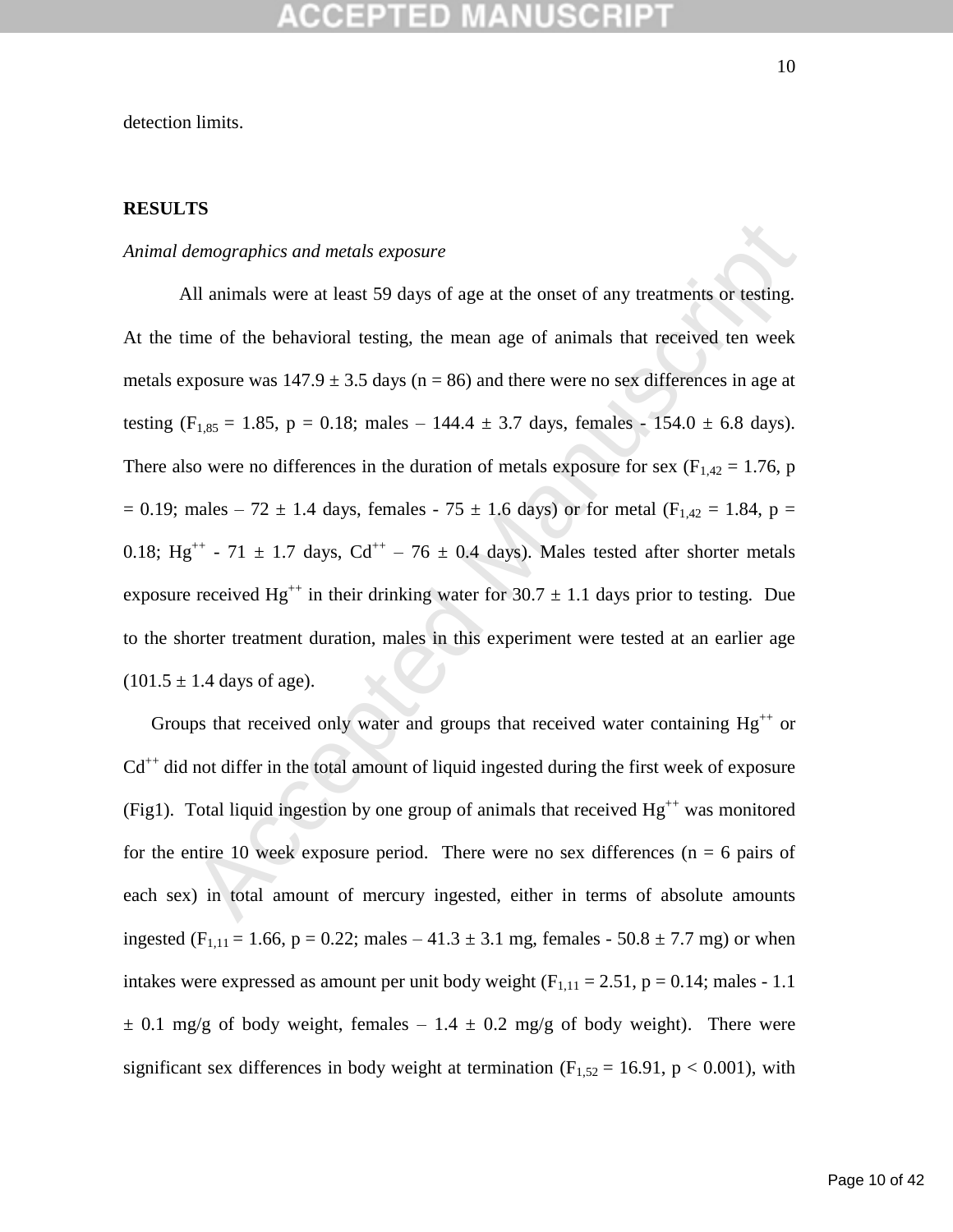males being somewhat heavier than females (males- $42.9 \pm 1.1$  g, females –  $38.0 \pm 0.8$  g). In addition, Cd<sup>++</sup>-treated males were heavier (47.5  $\pm$  1.3 g) than either Hg<sup>++</sup>-treated (40.5  $\pm$  1.8 g, p < 0.004) or control males (41.5  $\pm$  1.5 g, p < 0.02). There were higher levels of Hg<sup>++</sup> in the brains of animals that received Hg<sup>++</sup> (0.39  $\pm$  0.09 µg/g tissue) than in the animals that consumed only water  $(< 0.04 \text{ µg/g tissue}; F_{2,20} = 17.42, p < 0.001$ ). When brain tissue from only those animals that received  $Hg^{++}$  was compared, there were no sex differences (F<sub>1,10</sub> = 0.23, p = 0.64; males – 0.34  $\pm$  0.05 µg/g of tissue, females – 0.43  $\pm$  $0.10 \mu g/g$  of tissue).

## *Choice test – sex comparisons*

the brains of animals that received Hg<sup>++</sup> (0.39 ± 0.09 µg/g tissue) than in the<br>that consumed only water (< 0.04 µg/g tissue; F<sub>2.20</sub> = 17.42, p < 0.001). When<br>sue from only those animals that received Hg<sup>++</sup> was compare When the amount of time that the subjects ( $n = 10$ /group) spent engaged in quiet, direct contact with an unfamiliar stranger was compared, a strong sex by treatment interaction was found  $(F_{1,36} = 10.53, p < 0.01)$ . Male voles that consumed water containing  $Hg^{++}$  or  $Cd^{++}$  spent half as much time, or less, in contact with the stranger compared to control males (Fig 2;  $H_2O$ -treated v.  $Hg^{++}$ -treated,  $p < 0.002$ ;  $H_2O$ -treated v. Cd-treated,  $p < 0.001$ ), while contact by  $Hg^{++}$ - and Cd<sup>++</sup>-treated males did not differ ( $p =$ 0.09). In contrast to the effects seen in males, female voles that ingested metals in their drinking water did not differ from control females in the amount of time spent in direct contact with a stranger (Fig 2; H<sub>2</sub>O-treated v. Hg<sup>++</sup> -treated,  $p = 0.60$ ; H<sub>2</sub>O-treated v. Cdtreated,  $p = 0.15$ ).

*Choice test – stranger v. familiar stimulus animal*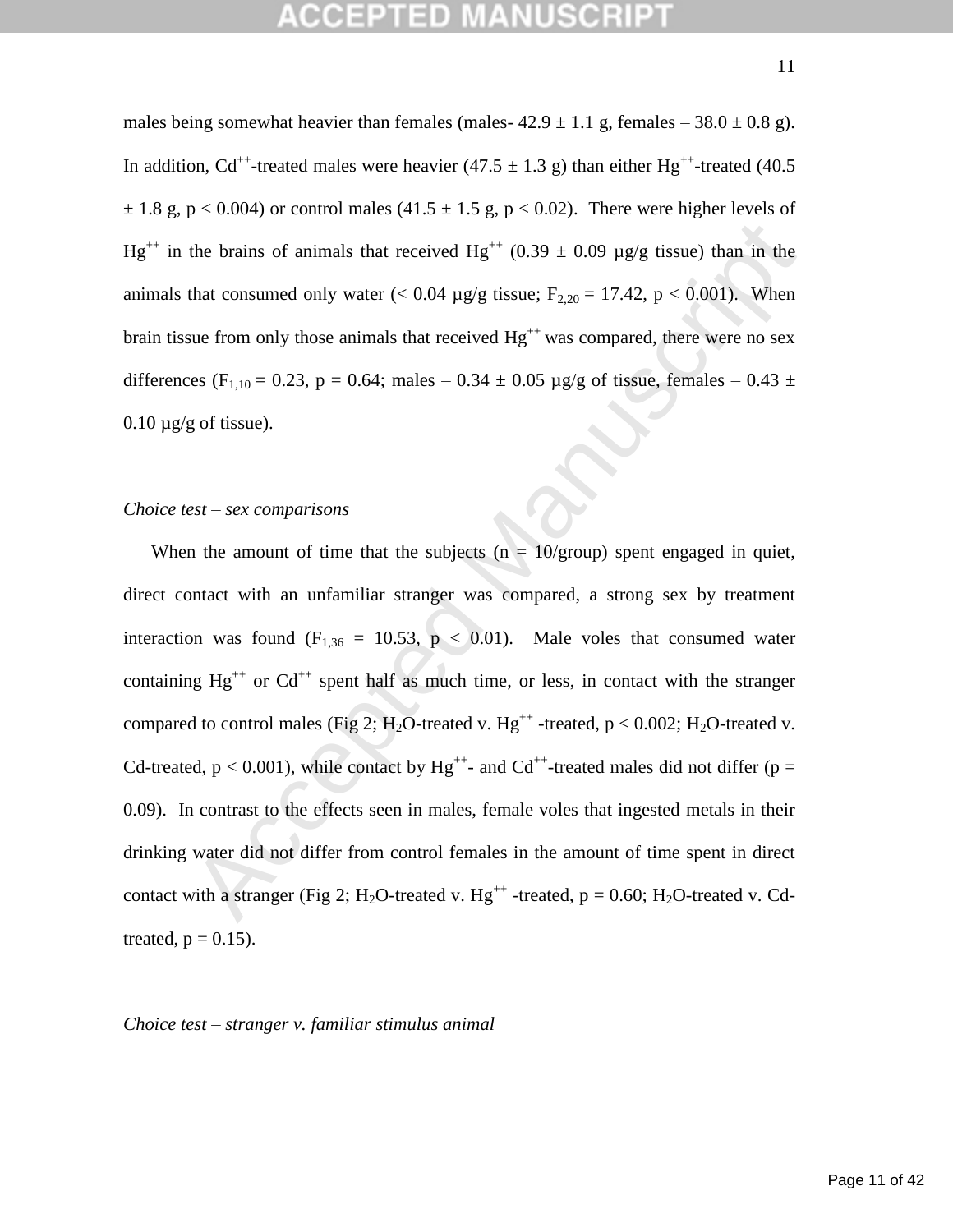stimulus animal used in the choice test ( $F_{1,49} = 16.64$ ,  $p < 0.001$ ). Males that<br>
donly water did not differ in the amounts of time spent with either a stranger or<br>
uiliar cage-mates. In contrast, males that ingested  $H$ Males that consumed metals in their drinking water were given the choice between an empty cage and a cage containing either their familiar cage-mates or unfamiliar strangers (Fig 3). There were significant effects of metal exposure ( $F_{2,49} = 5.53$ ,  $p < 0.01$ ) and the type of stimulus animal used in the choice test  $(F<sub>1,49</sub> = 16.64, p < 0.001)$ . Males that consumed only water did not differ in the amounts of time spent with either a stranger or their familiar cage-mates. In contrast, males that ingested  $Hg^{++}$  or  $Cd^{++}$  in their drinking water avoided strangers, but not their familiar cage-mates.

## *Choice test – shorter time course*

There was a significant treatment effect for males tested after 4 weeks of  $Hg^{++}$ exposure  $(F_{1,35} = 11.9, p < 0.002)$ . As was seen with the longer exposure time, males that consumed  $Hg^{++}$  for 4 weeks spent less time in contact with the unfamiliar stimulus animal (Fig.4) than did control males.

### *Non-social behaviors*

There were no effects of sex ( $F_{1,60} = 0.41$ ,  $p = 0.53$ ) or metals consumption ( $F_{2,60} =$ 0.49,  $p = 0.62$ ) on locomotor activity during the exposure to the stranger (Fig 5). Similarly, there were no effects of metal treatment ( $F_{1,38} = 0.15$ ,  $p = 0.70$ ) or stimulus animal type ( $F_{1,38} = 1.10$ ,  $p = 0.30$ ) on locomotor activity when males were tested for responses to a stranger v. to a familiar cage-mate (Fig 5).

A separate group of  $Hg^{++}$ -treated voles was tested for locomotor responses to amphetamine administration. There was a significant interaction between sex and treatment (F<sub>1,22</sub> = 4.66, p < 0.05). Male voles that received Hg<sup>++</sup> (Fig 6) displayed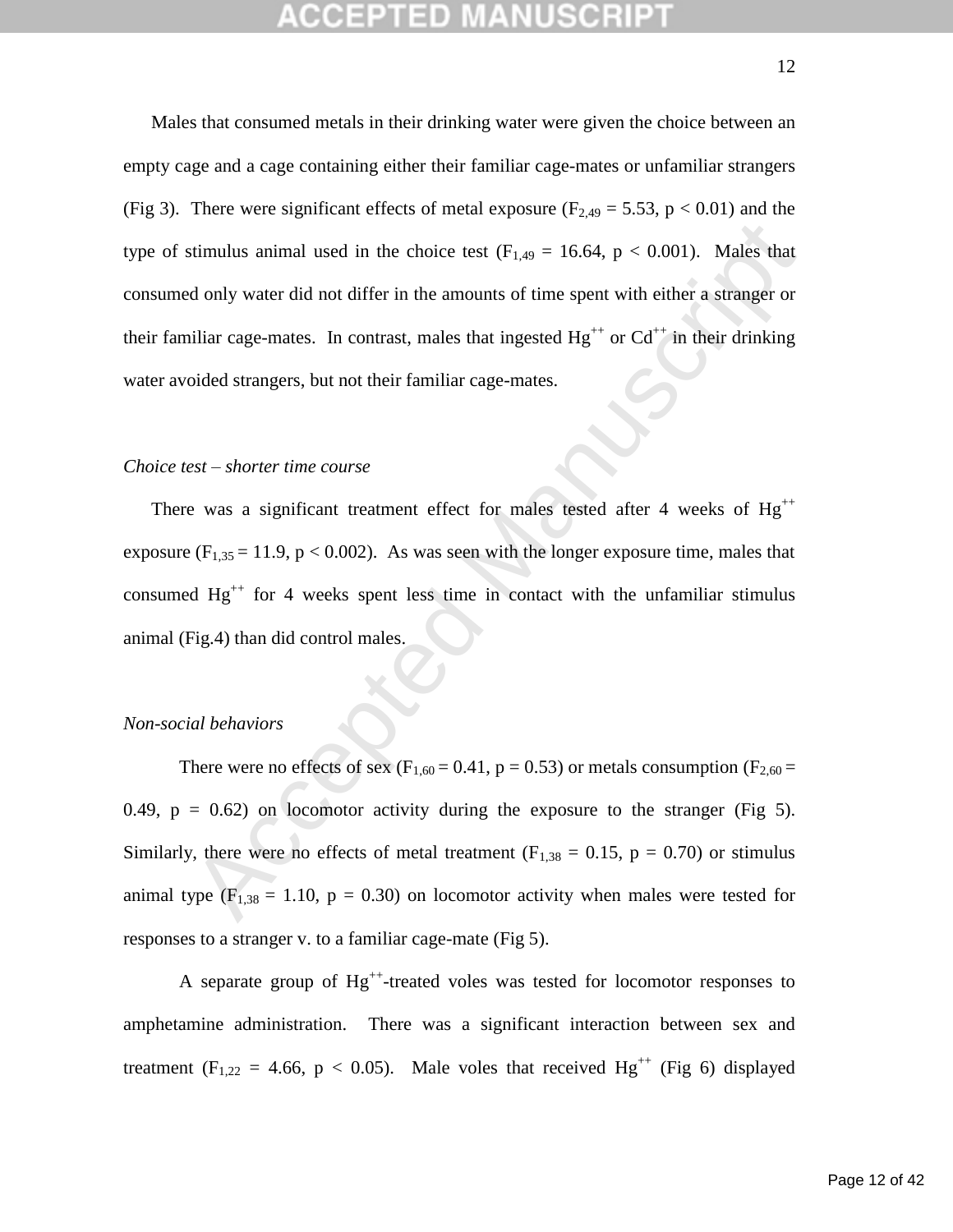## GEPTED

significantly blunted responses relative to similarly treated females ( $p < 0.02$ ) or to males that received only water ( $p < 0.02$ ). Hg<sup>++</sup> treatment had no effect on amphetamine responses in females (H<sub>2</sub>O v. Hg<sup>++</sup>, p = 0.76). Counter-balancing the order of injections did not affect the animals' responses as there were no significant differences in locomotor activity after saline injections on the first or second days of treatment ( $F_{1,24} = 1.21$ ,  $p =$ 0.28).

## **Discussion**

ffect the animals' responses as there were no significant differences in locomotor<br>after saline injections on the first or second days of treatment  $(F_{1,24} = 1.21, p =$ <br>on<br>on<br>thave used ecologically relevant stimuli in a no We have used ecologically relevant stimuli in a novel animal model to produce changes in ethologically valid measures of behavior that parallel two of the defining characteristics of autism. Our primary finding is that chronic ingestion of metals by a normally very social animal, the prairie vole, produces decreases in social contact which may parallel the social deficits observed in autistic patients. Further, we found that the effects of metals ingestion on social behavior are confined to males, which may parallel the male-bias characteristic of autism. In addition, we found that metals ingestion also alters a non-social behavior that is widely known to be dopamine-mediated, increased locomotor activity after amphetamine administration, and this change also was restricted to males. To our knowledge, this is the first use of prairie voles to test specific hypotheses regarding the processes underlying autism.

A variety of studies have provided evidence, either direct or indirect, that central dopamine plays a role in autism. For example, dopamine is involved in many of the behavioral and cognitive functions that are impaired in autistic patients [8, 25, 33, 40, 50] and in many cases, the effects of dopamine manipulations are sex-specific [2, 19, 60, 66].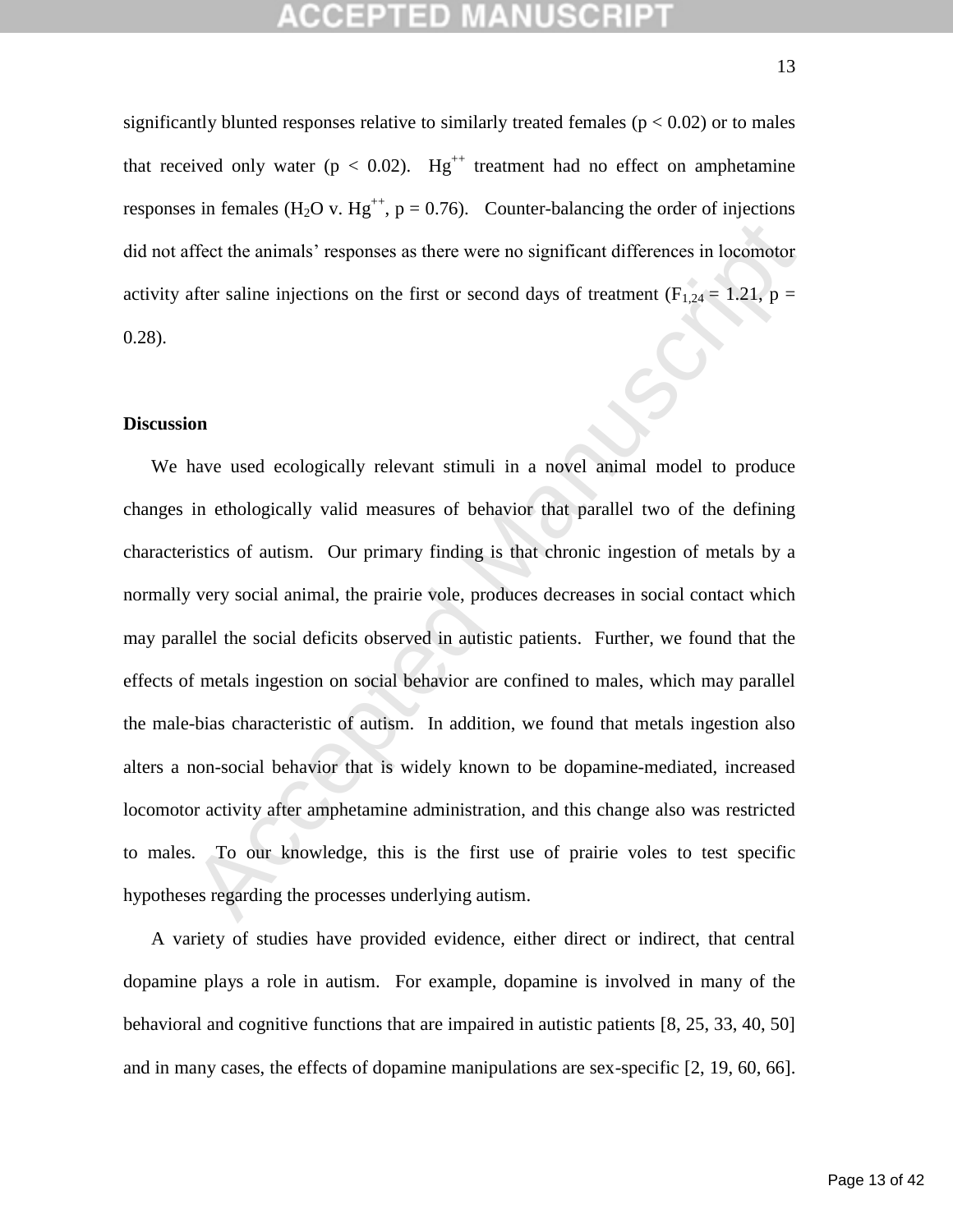## CEPTED

In addition, drugs that target central dopamine systems can have significant effects (positive or negative) on autism symptoms [22, 40, 50]. Further, the stereotyped dyskinesias associated with autism have been shown to derive from hyperdopaminergic activity rather than from decreases in opposing neurochemical actions[8, 33]. Finally, polymorphisms of several proteins involved in dopamine metabolism and in dopamine receptor genes have been correlated with various aspects of autism [30, 41, 49], and knockout mice that lack the dopamine transporter are more likely to display aversive responses in a social encounter [68]. Thus, genetic differences in dopamine systems could contribute to the variability in susceptibility to autism, particularly in the face of a diverse array of environmental triggers that can interact with central dopamine functions.

rather than from decreases in opposing neurochemical actions [8, 33]. Finally, phisms of several proteins involved in dopamine metabolism and in dopamine genes have been correlated with various aspects of autism [30, 41, The responses to unfamiliar animals vs. to familiar animals in our metals-treated voles are analogous to the responses to strangers vs. to mates by prairie voles after pairbonding [5]. Pair-bond formation in this species involves changes in  $D_1$ -type dopamine receptor function in the ventral striatum. As a result of these changes, novelty-induced dopamine release that occurs during a subsequent encounter with an unfamiliar vole elicits an aversive rather than an affiliative response as would occur in a non-pair-bonded vole [5]. We propose that similar processes might account for the social aversion often seen in autistic patients and hypothesize that changes in dopamine functioning which alter  $D_1$  receptor activation contribute to the deficits in social behavior seen in autistic patients. More specifically, in the case of metals exposure, decreased density or activity of dopamine clearance mechanisms may lead to abnormal synaptic levels of dopamine, resulting in increased  $D_1$  activation. Note that the changes associated with pair bonding are, to some extent, permanent. Pair-bonded voles that lose their mates rarely form a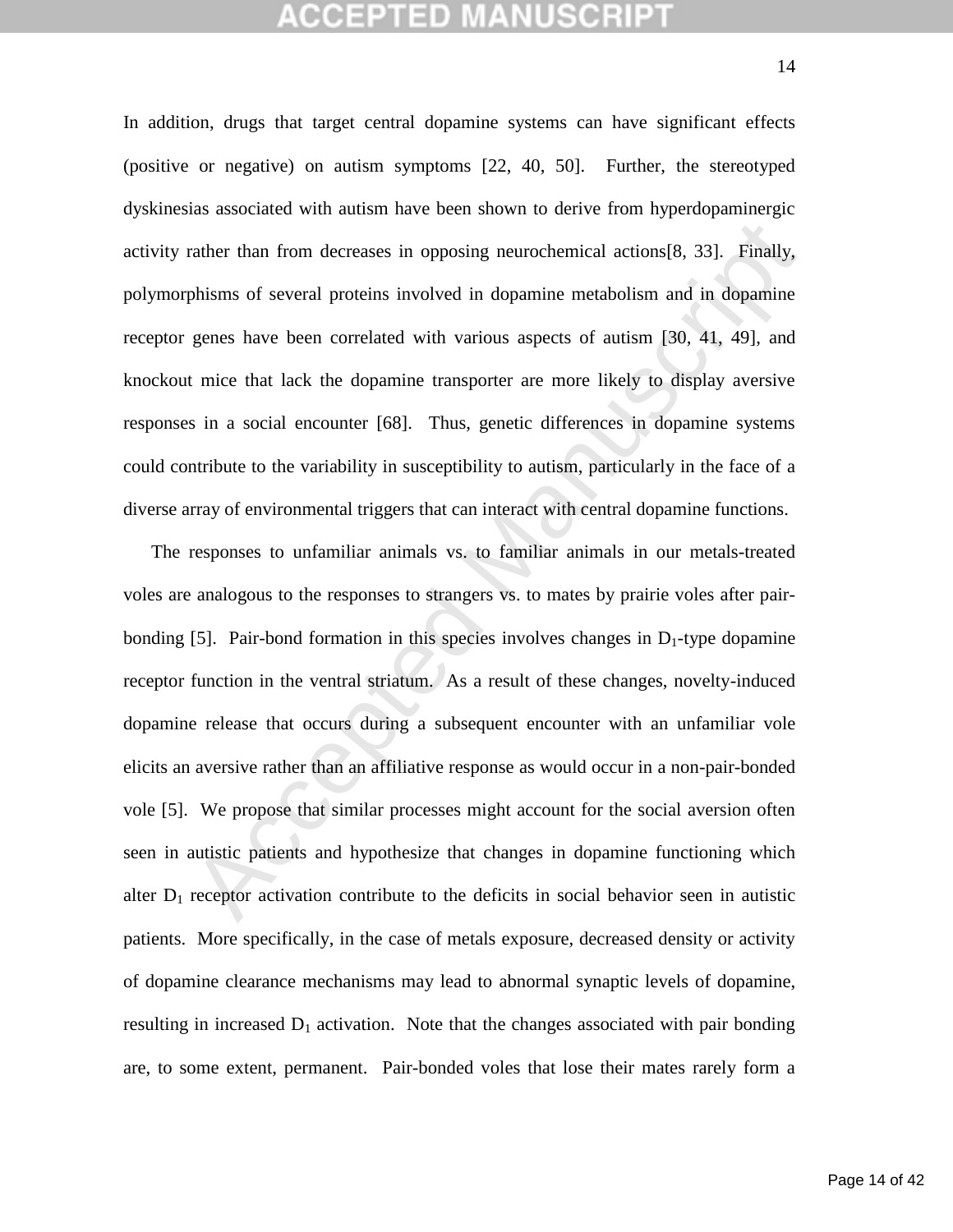## **CEPTED MANUSCR**

second pair bond, despite the fact that there may still be some social interaction with conspecifics [65]. This may be analogous to the difficulties exhibited by some autistic patients in forming social attachments [61]. Since the mechanism for adult pair-bonding likely shares common features with infant-parent bonds [57], the occasional lack of strong bonds between autistic patients and their parents [72] may be explained by alterations of dopamine systems that preclude the formation of appropriate social bonds. Thus, the competing hypotheses regarding processes underlying autism outlined by Buitelaar (impaired attachment v. approach-avoidance conflicts [13]) instead may reflect two aspects of the same fundamental processes in the brain (also see [92]).

ares common features with infant-parent bonds [57], the occasional lack of<br>onds between autistic patients and their parents [72] may be explained by<br>as of dopamine systems that preclude the formation of appropriate social One of the more striking results in the present study was the robust and consistent difference in the effects of metals ingestion between male and female voles. The sex differences in the aversive responses to a novel individual after metals treatment resemble the known differences in the incidences of autism in boys and girls. These behavioral differences were not due to sex differences in metal ingestion or to differences in accumulation of mercury in brain tissue, nor did they appear to be the result of generalized effects of long-term exposure to mercury since there were no differences in total water consumption or in animal weights at the end of the experiment. Sex-specific changes in locomotor activity associated with metals exposure such as those we found in the present study have previously been observed [70] and Aragona et al. [3] reported sex differences in both the rewarding aspects of amphetamine administration, and dopamine mediated changes in social affiliation. In each of these studies, the sex differences were attributed to sex differences in dopamine functioning, in the latter two cases, via differences in sensitivity to dopamine. It also should be noted that central dopamine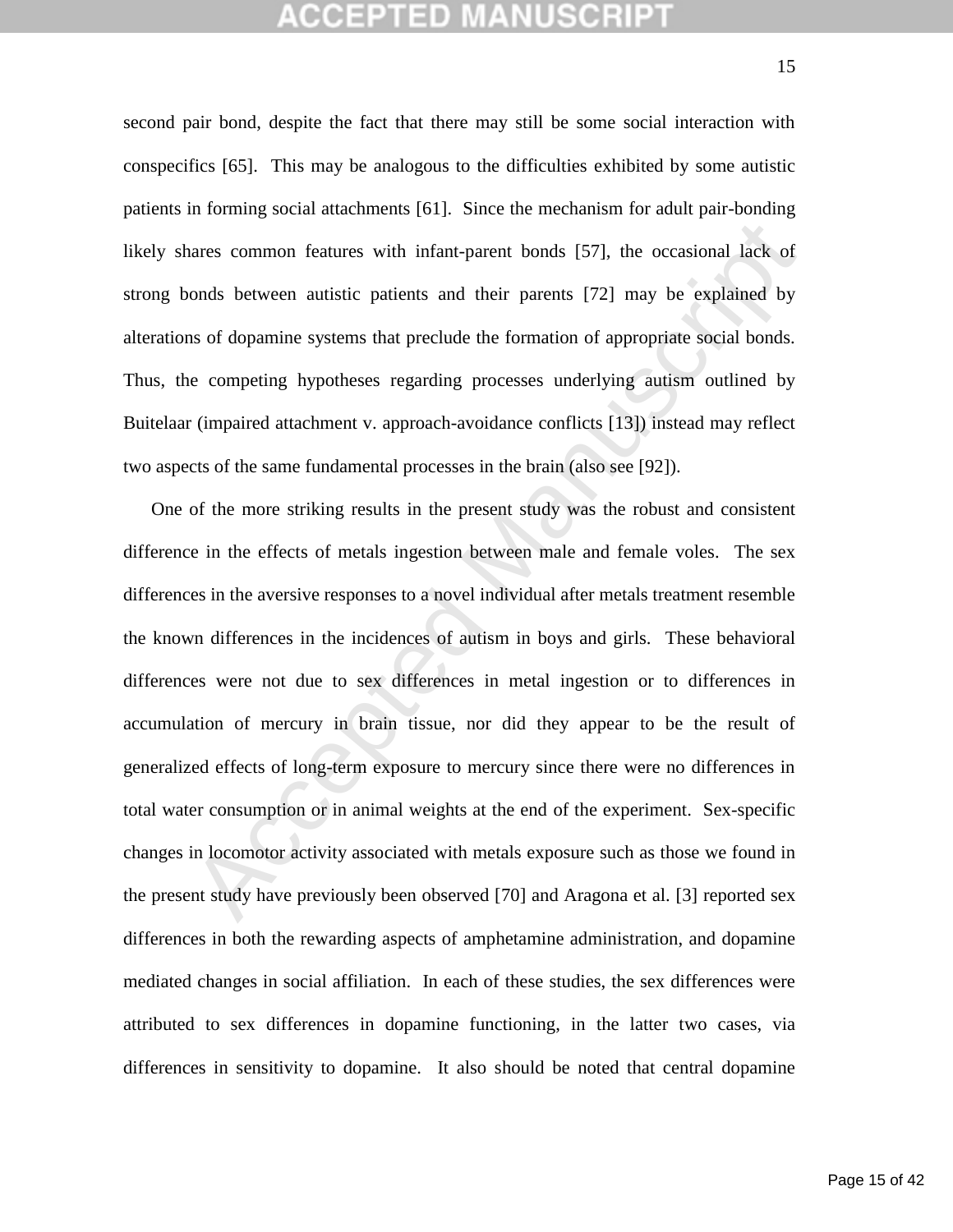## CEPTED

interacts with the neuropeptides oxytocin (through co-localization of receptors in the nucleus accumbens), and vasopressin (via projections from the nucleus accumbens to the ventral pallidum) to modulate vole social interactions [94]. An intriguing possibility is that sex differences in these neuromodulatory systems serve either to "protect" females from the effects of metals (oxytocin) or to make males more susceptible to metals effects (vasopressin).

differences in these neuromodulatory systems serve either to "protect" females<br>effects of metals (oxytoein) or to make males more susceptible to metals effects<br>ssin).<br>can altered dopamine function account for any of the ot But can altered dopamine function account for any of the other symptoms/behaviors associated with autism? We believe that the answer is at least a qualified "Yes". Dopaminergic projections to the frontal cortex likely play a role in executive function and abnormal patterns of dopamine receptor activation can interfere with such function [81]. Thus, altered dopamine functioning could contribute to the repetitive behaviors typically associated with autism. In fact, mice lacking the dopamine transporter display enhanced perseverative responses and have difficulty suppressing inappropriate responses [31], and take much longer to adapt to a novel situation [34]. The possibility for dopamine involvement in autism is further supported by the observation that autistic patients displayed reduced activity in the frontal, striatal, and parietal regions when confronted with a task that required a shift in cognitive set [77]. Finally, it should again be noted that the metals-induced social avoidance was limited to that toward strangers, while interactions with familiar animals were unimpaired. This may be an important parallel to the observation that autistic children performed on a par with control children in tasks with a predictable pattern, but showed deficits when no pattern was present [46]. This latter observation may reflect the differences in mesolimbic dopamine system functioning when reward is predictable as opposed to unpredictable [75]. In fact, changes in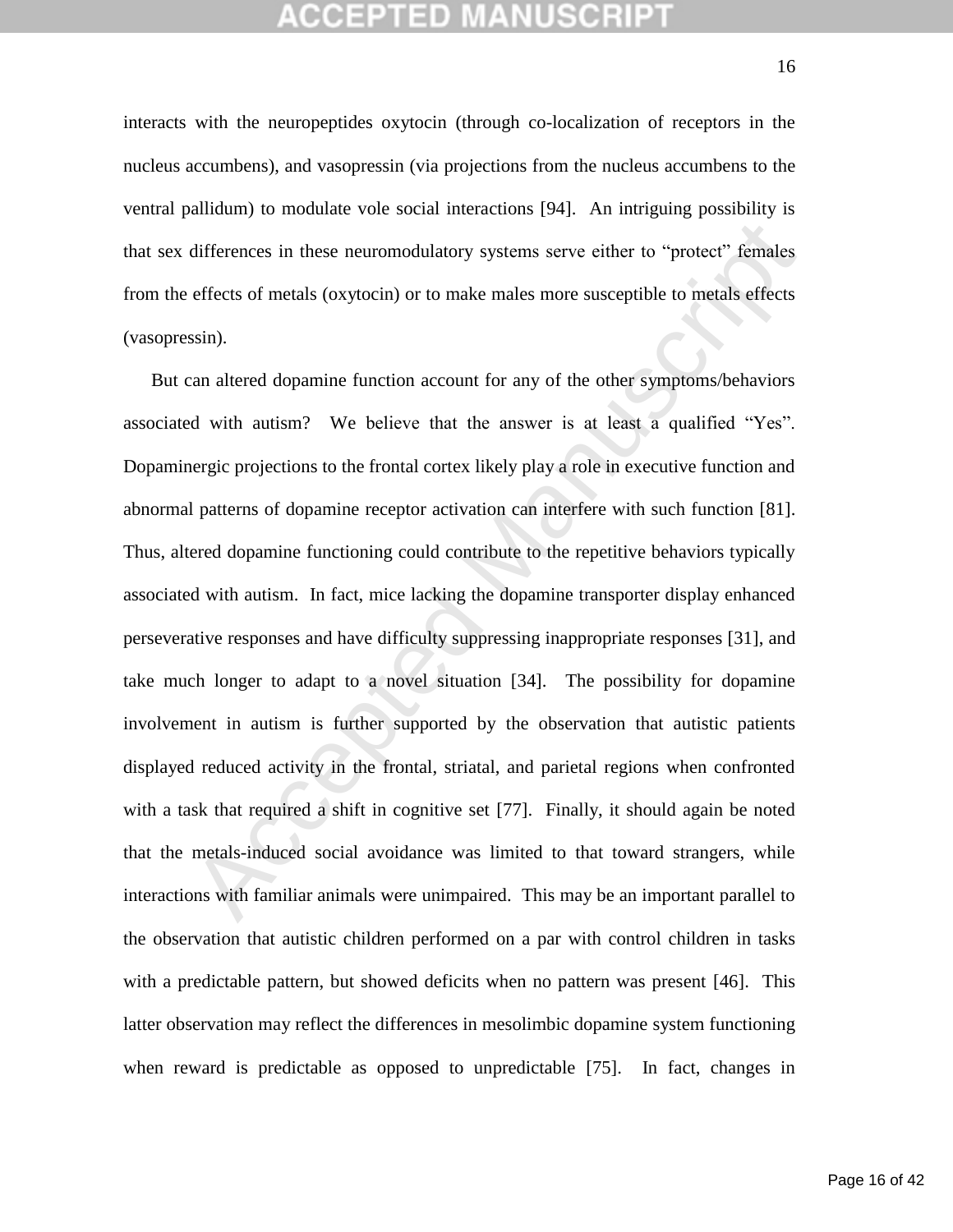## **CEPTED MANUSCR**

importance of a structured environment in treating autistic children [43].

e-mediated responses. To test this possibility, we examined another, non-social, e-mediated behavior - locomotor responses to peripheral administration of mine. Changes in locomotor responses to amphetamine have been repor This interpretation suggests that metals exposure should produce changes in other dopamine-mediated responses. To test this possibility, we examined another, non-social, dopamine-mediated behavior - locomotor responses to peripheral administration of amphetamine. Changes in locomotor responses to amphetamine have been reported after chronic exposure to manganese [56] and cadmium in rats, although the directions of the changes are not always consistent [86]. We found that locomotor responses to amphetamine administration were reduced after mercury ingestion, which is consistent with other reports of effects of metals on dopamine mediated behaviors [56, 86] or dopamine metabolism [82], particularly within the mesolimbic dopamine system [48]. The fact that the sex differences we observed in amphetamine responses after metals exposure paralleled the altered social behaviors strengthens the argument that the changes in social behavior may be dopamine-mediated. Together, these results further support our working hypothesis that changes in central dopamine function after metals exposure might contribute to the etiology of autism, and suggest involvement of the ventral striatum.

Many of the altered behaviors in the present study result from exposure to mercury. We chose to use mercury largely because more is known regarding the toxic effects of mercury than about any other metal save possibly lead. However, we recognize that any discussion of mercury in an autism context requires acknowledgement of the vaccine controversy [63, 64]. Although widely discredited [12, 59, 80, 85], the idea that thimerasol, a compound containing mercury and formerly used as a preservative in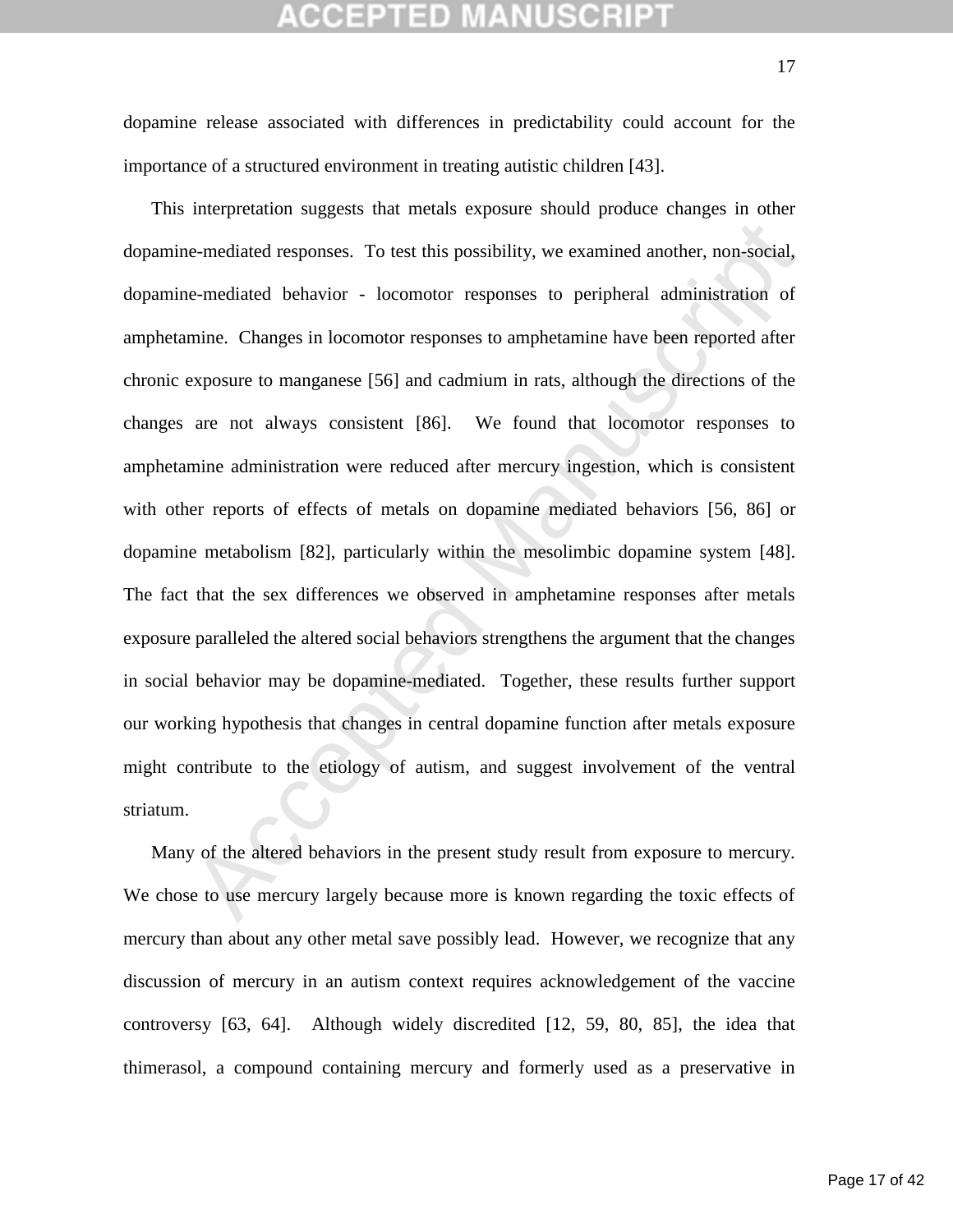# **CEPTED MANUSCR**

dopment of autism. Unfortunately, for many in the autism field, this controversy<br>the in the mercury being thrown out with the thimerasol. In fact, mercury<br>at least a potential contributing factor for autism [18], and shoul childhood vaccines, is responsible for autism, gained a life of its own [28]. Parents, desperate for a solution, gravitated toward this idea, and many are reluctant to accept the scientific community's assurances that preservatives in vaccines likely play little role in the development of autism. Unfortunately, for many in the autism field, this controversy has resulted in the mercury being thrown out with the thimerasol. In fact, mercury remains at least a potential contributing factor for autism [18], and should continue to be studied in that context. That having been said, however, it is important to note that a variety of metals such as lead, aluminum, cadmium, some of the lanthanides, copper and manganese (all multivalent cations) can negatively impact central dopamine metabolism[11, 53, 84, 95]. The fact that we were able to replicate the effects of mercury exposure by treating the animals with cadmium provides important support for the idea that it might be important to examine *classes* of environmental influences on the development of autism rather than looking for a specific cause. This suggestion is supported further by observations that environmental exposure to multiple toxins simultaneously is not only possible, but may in fact be likely [90]. The existence of multiple insults, all of which can produce the same or similar symptoms, may account for the observed inconsistencies between individual exposure to specific stimuli and the incidence of the disorder. In this context, it should be noted that among a group of autistic patients [79], stimulated increases in excretion levels for three different metals were seen in different individuals (cadmium, lead, and mercury, respectively). Similarly, hair analysis revealed elevated mercury, lead, and uranium, although the data presentation does not allow comparison between individual subjects [26]. Finally, it is important to note that, although we have concentrated on metals effects on dopamine-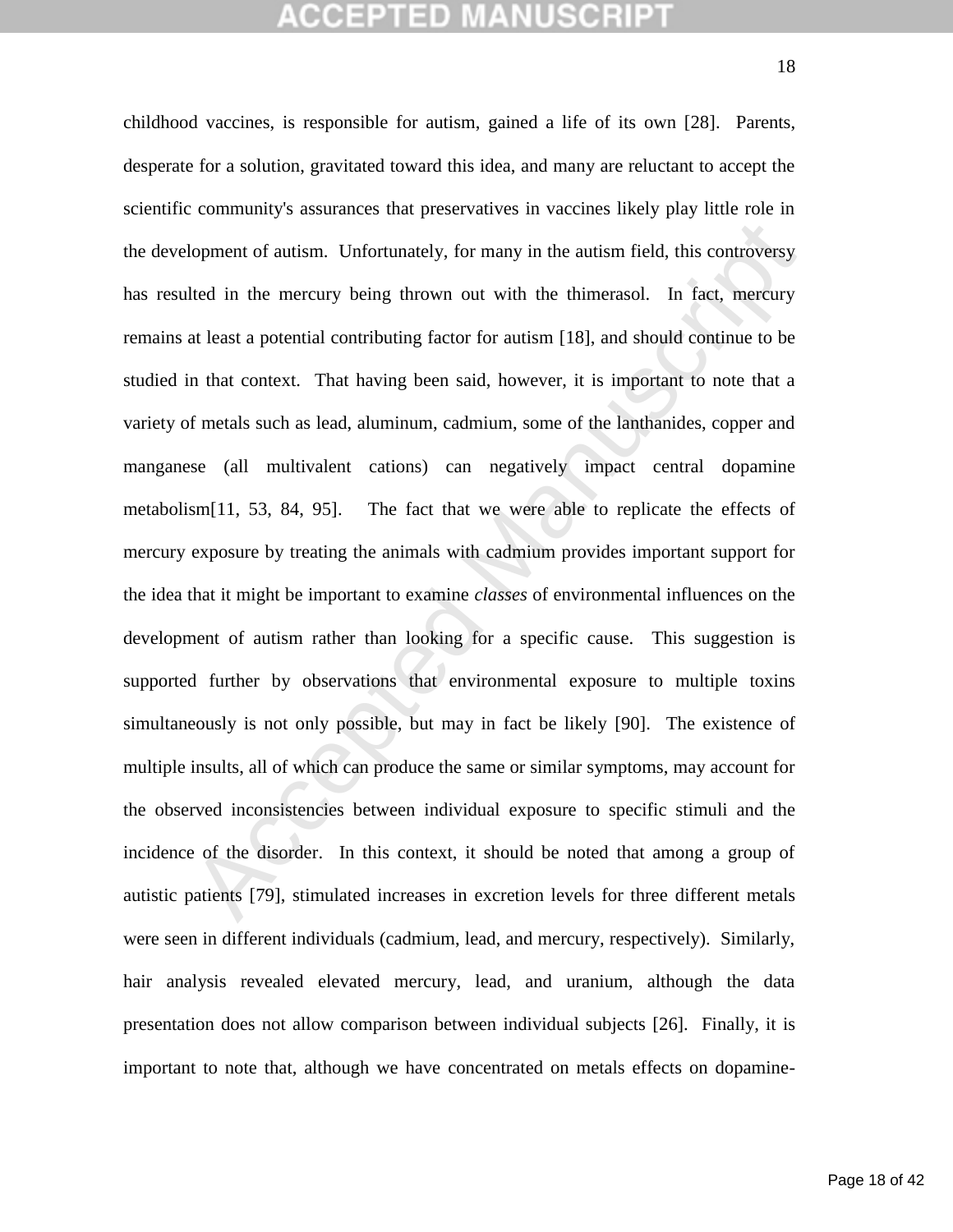## CEPTED

mediated behaviors, other environmental factors such as endocrine disruptors and pesticides also can alter dopamine function (reviewed by [47]). Together, these results suggest that future correlative and retrospective studies might find it valuable to test for exposure to a range of toxins instead of focusing on a single cause of autism.

to a range of toxins instead of focusing on a single cause of autism.<br>
Solutions caveat inherent in the present study is the fact that metals exposure<br>
during adulthood while autism is a childhood-onset disorder. It is unk One obvious caveat inherent in the present study is the fact that metals exposure occurred during adulthood while autism is a childhood-onset disorder. It is unknown at this point whether metals exposure during the perinatal period would produce similar changes in behavior. However, prenatal exposure to mercury produces sex specific changes in locomotor activity [70], and perinatal exposure to toxins has been shown to alter DAT function, perhaps permanently [67]. More to the point, altered dopamine function during the perinatal period can be tied, at least indirectly, to autism. For example, Caesarian birth is a risk factor for autism [35] and can cause changes in dopamine receptor binding in rats [9]. Importantly, in rats, these changes are not apparent until three months after birth [9] , which may be an important parallel to the onset of autism typically occurring at 2-3 years of age in children. Further, some obstetrical complications can permanently alter the very dopamine systems [10] that we propose are responsible for the behavioral effects of metals that we observed in our voles. The present study establishes social interactions by prairie voles as an ecologically valid measure by which the effects of autism risk factors may be tested. Future studies may extend the model by exposing vole pups to metals during defined portions of the perinatal period and then examining their responses during social interactions as adults.

Significant strides have been made in understanding autism and animal studies have contributed to these advances. However, ultimate understanding of this disorder will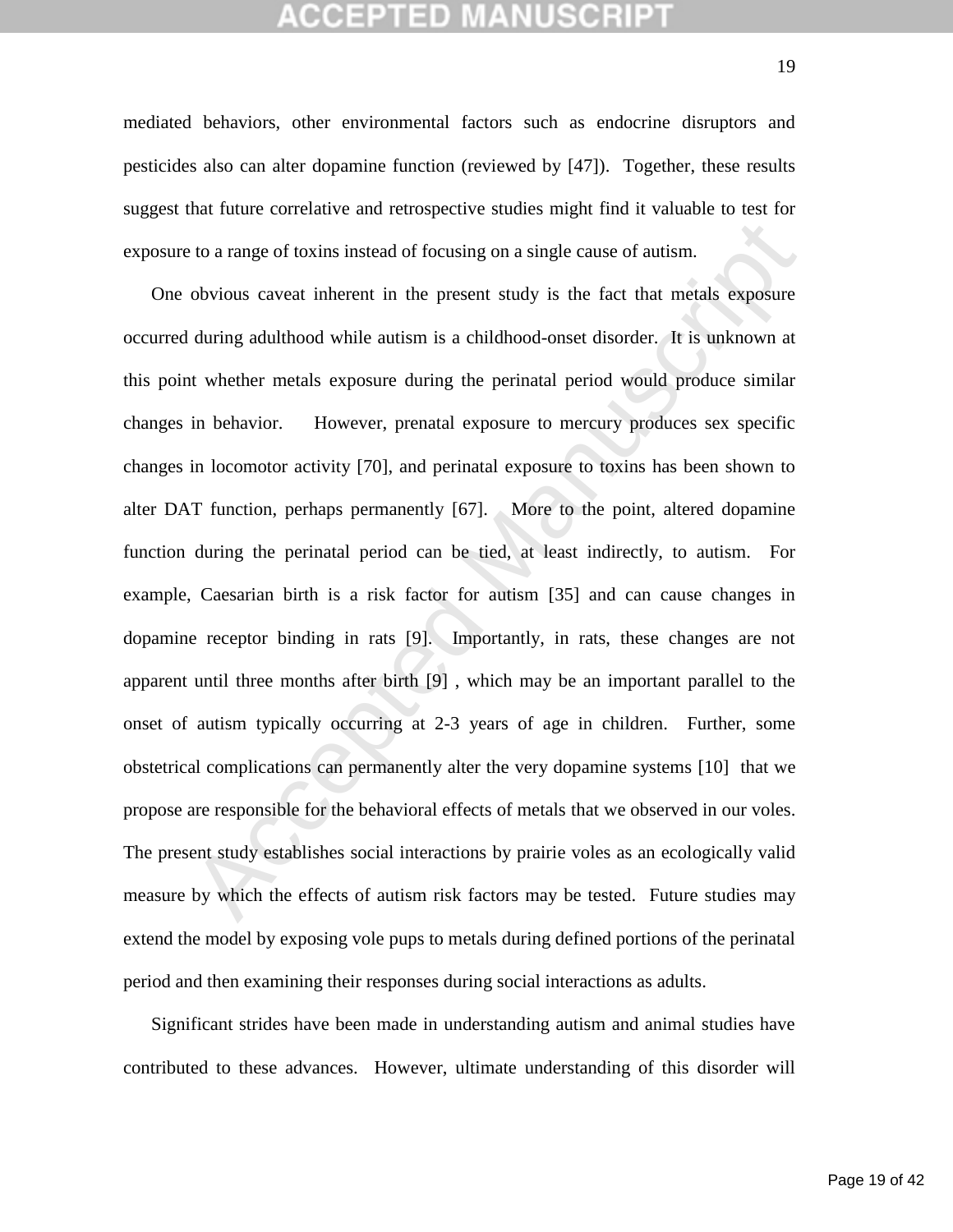# **CEPTED MANUSCR**

d will provide insights into potential environmental insults that may trigger the<br>The second question is - How does it cause autism? Being able to address this<br>will allow not only hypothesis testing of the mechanism(s) by require more than modeling the symptoms. To be of maximum utility, an animal model of autism must address three fundamental questions. First - What causes autism? Addressing this question will allow hypotheses regarding specific causative agents to be tested and will provide insights into potential environmental insults that may trigger the disorder. The second question is - How does it cause autism? Being able to address this question will allow not only hypothesis testing of the mechanism(s) by which a causative agent produces autism symptoms, but also will provide a framework for assessing different classes of causative agents. Answering the third question - Why does it cause autism? - will allow important insights into why two children in what seem to be identical circumstances do not both suffer from autism. When the ability to answer these questions can be combined in the same animal model, the rate of progress in understanding autism should increase significantly. Our results show that prairie vole social responses are sensitive to environmental influences at ecologically relevant doses and change in ways that are consistent with what already is known about autism. Here, a putative risk factor for autism (metals exposure) produced a symptom of autism (aversion to social novelty), possibly via changes in a neurotransmitter system known to affect social behavior (dopamine) in brain regions known to influence social behavior (mesolimbic areas) in a sex-specific fashion (autism is more prevalent in males). As a result, we have potential insight into two of three questions outlined above (What? and How?). We currently are examining how polymorphisms in genes associated with dopamine function may convey resistance or susceptibility to autism risks. The results of those studies may allow us to add an answer to the Why? question as well. In fact, we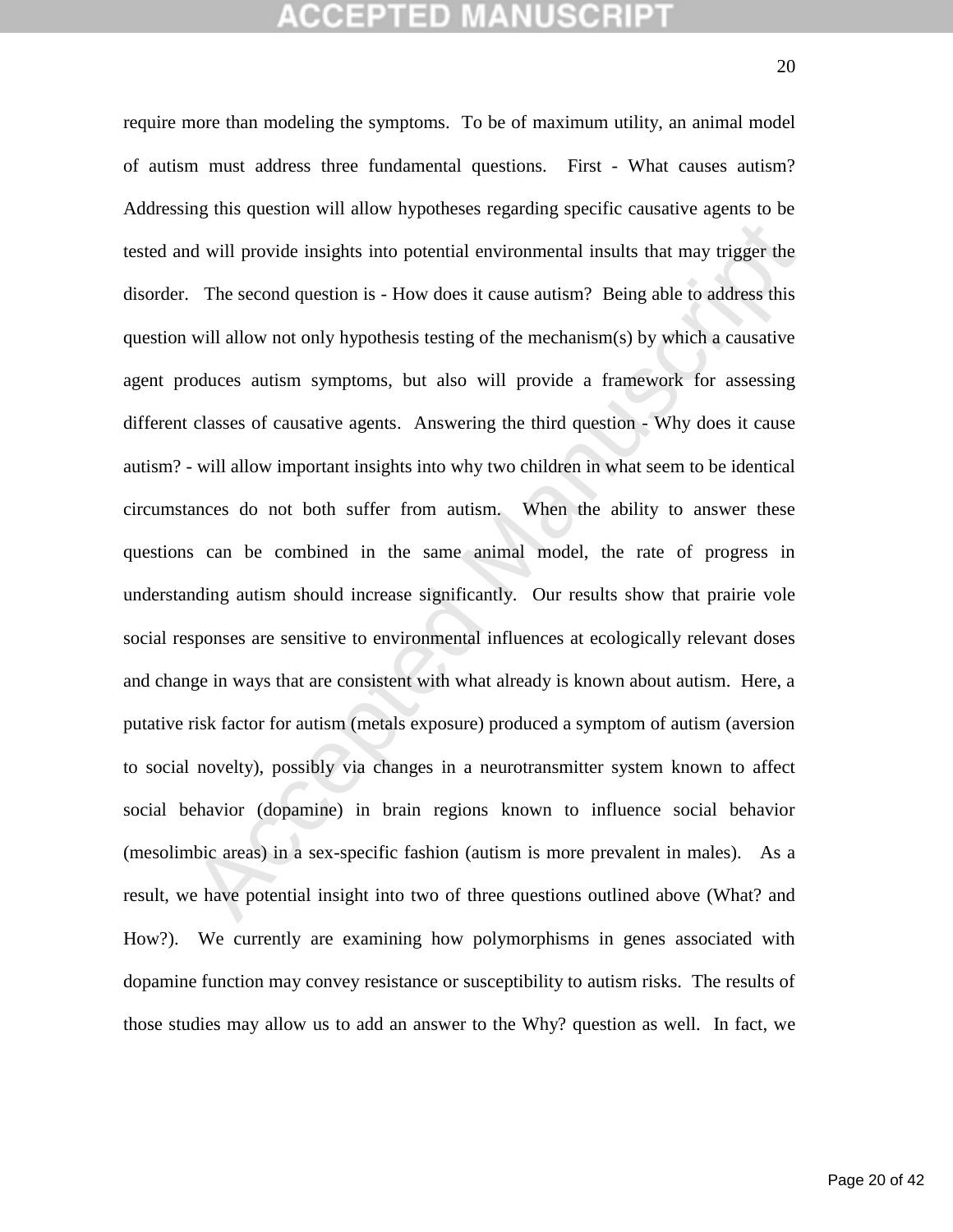### CRIPT 10 CIC E  $\overline{\mathbb{F}}$

feel that the prairie vole model may well allow these questions to be addressed simultaneously.

Accepted Manuscript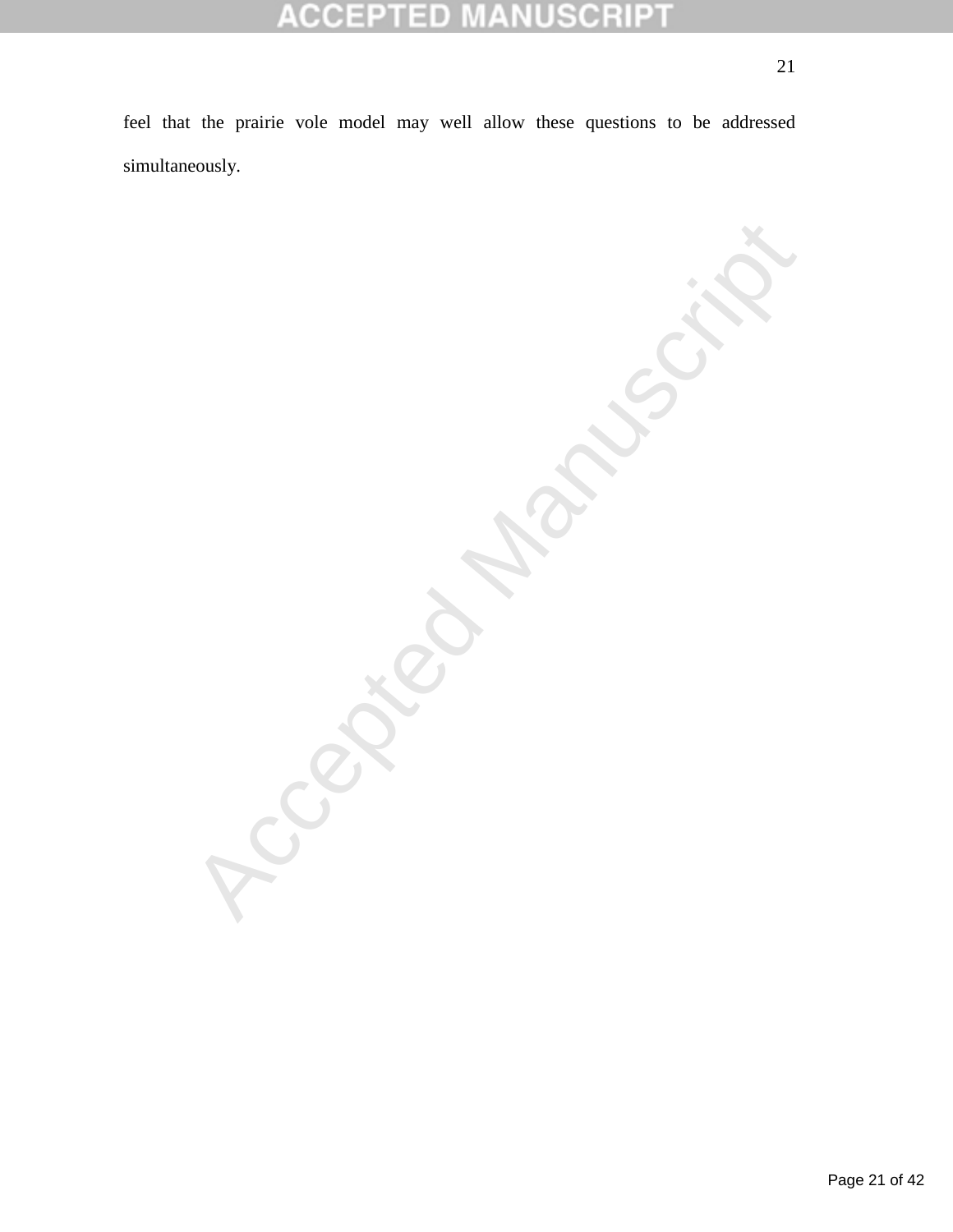### P SCRII P CC ΞD  $\overline{\tau}$

## **Acknowledgements**

Funding for this study was provided by National Institutes of Health grants to JTC (HD48462) and DRW (DA13137).

Accepted Manuscript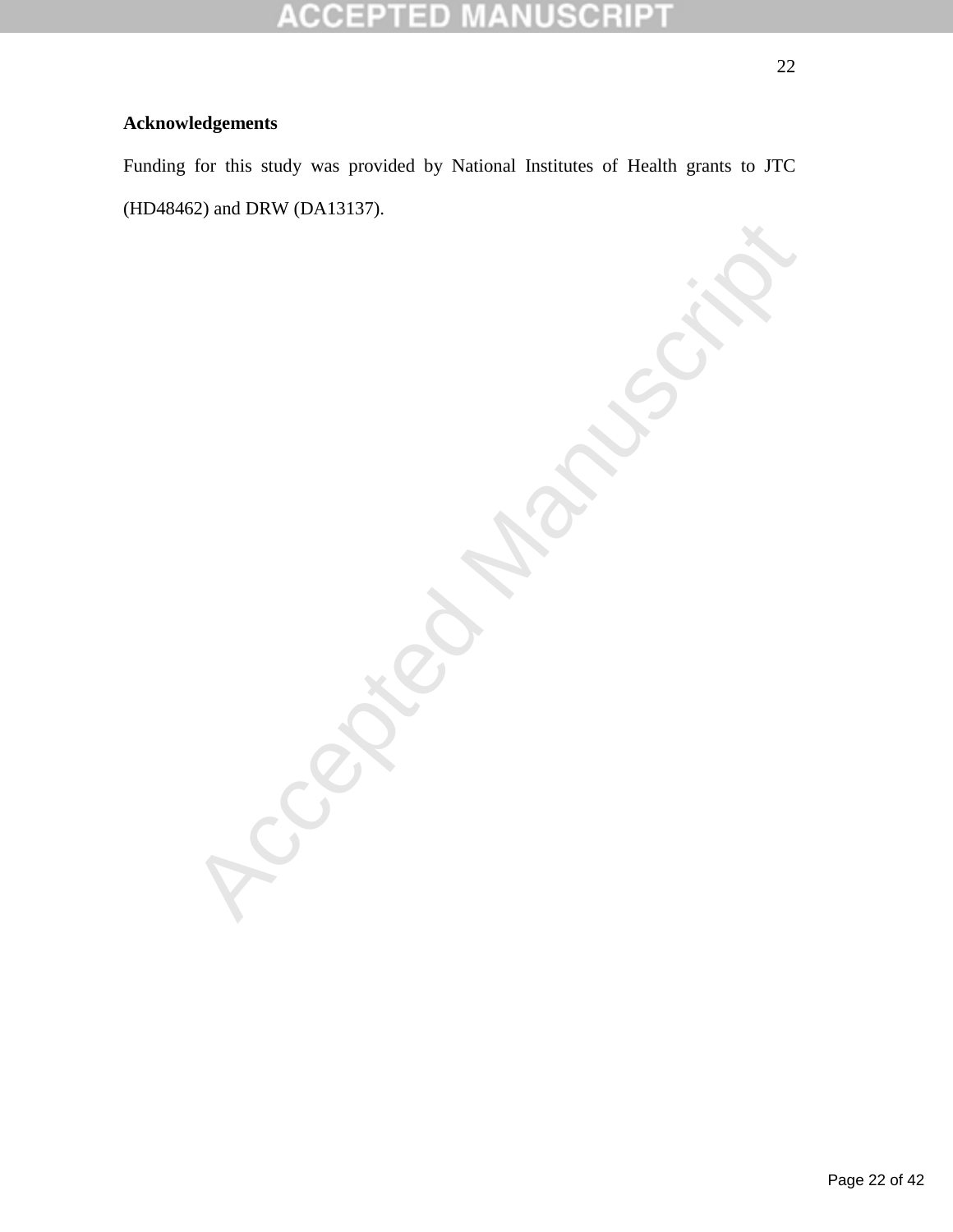- [1] Adams JB, Romdalvik J, Ramanujam VMS, Legator MS. Mercury, lead, and zinc in baby teeth of children with autism versus controls. J Toxicol Env Heal A, 2007;70: 1046-1051.
- [2] Andersen SL, Teicher MH. Sex differences in dopamine receptors and their relevance to ADHD. Neurosci Biobehav R, 2000;24: 137-141.
- [3] Aragona BJ, Detwiler JA, Wang ZX. Amphetamine reward in the monogamous prairie vole. Neurosci Lett, 2007;418: 190-194.
- 1051.<br>
1051.<br>
1061. Teicher MH. Sex differences in dopamine receptors and their relevance<br>
HD. Neurosci Biobehav R, 2000;24: 137-141.<br>
1001 BJ, Detwiler JA. Wang ZX. Amphetamine reward in the monogamous<br>
1001 BJ, Detwiler [4] Aragona BJ, Liu Y, Curtis JT, Stephan FK, Wang Z. A critical role for nucleus accumbens dopamine in partner-preference formation in male prairie voles. J Neurosci, 2003;23: 3483-90.
- [5] Aragona BJ, Liu Y, Yu YJ, Curtis JT, Detwiler JM, Insel TR, Wang Z. Nucleus accumbens dopamine differentially mediates the formation and maintenance of monogamous pair bonds. Nat Neurosci, 2006;9: 133-9.
- [6] Aragona BJ, Wang Z. The prairie vole (*Microtus ochrogaster*): an animal model for behavioral neuroendocrine research on pair bonding. ILAR Journal, 2004;45: 35-45.
- [7] Bachevalier J, Loveland KA. The orbitofrontal-amygdala circuit and self-regulation of social-emotional behavior in autism. Neurosci Biobehav R, 2006;30: 97-117.
- [8] Berridge KC, Aldridge JW. Super-stereotypy I: Enhancement of a complex movement sequence by systemic dopamine D1 agonists. Synapse, 2000;37: 194-204.
- [9] Boksa P, Zhang Y, Bestawros A. Dopamine D1 receptor changes due to caesarean section birth: Effects of anesthesia, developmental time course, and functional consequences. Exp Neurol, 2002;175: 388-397.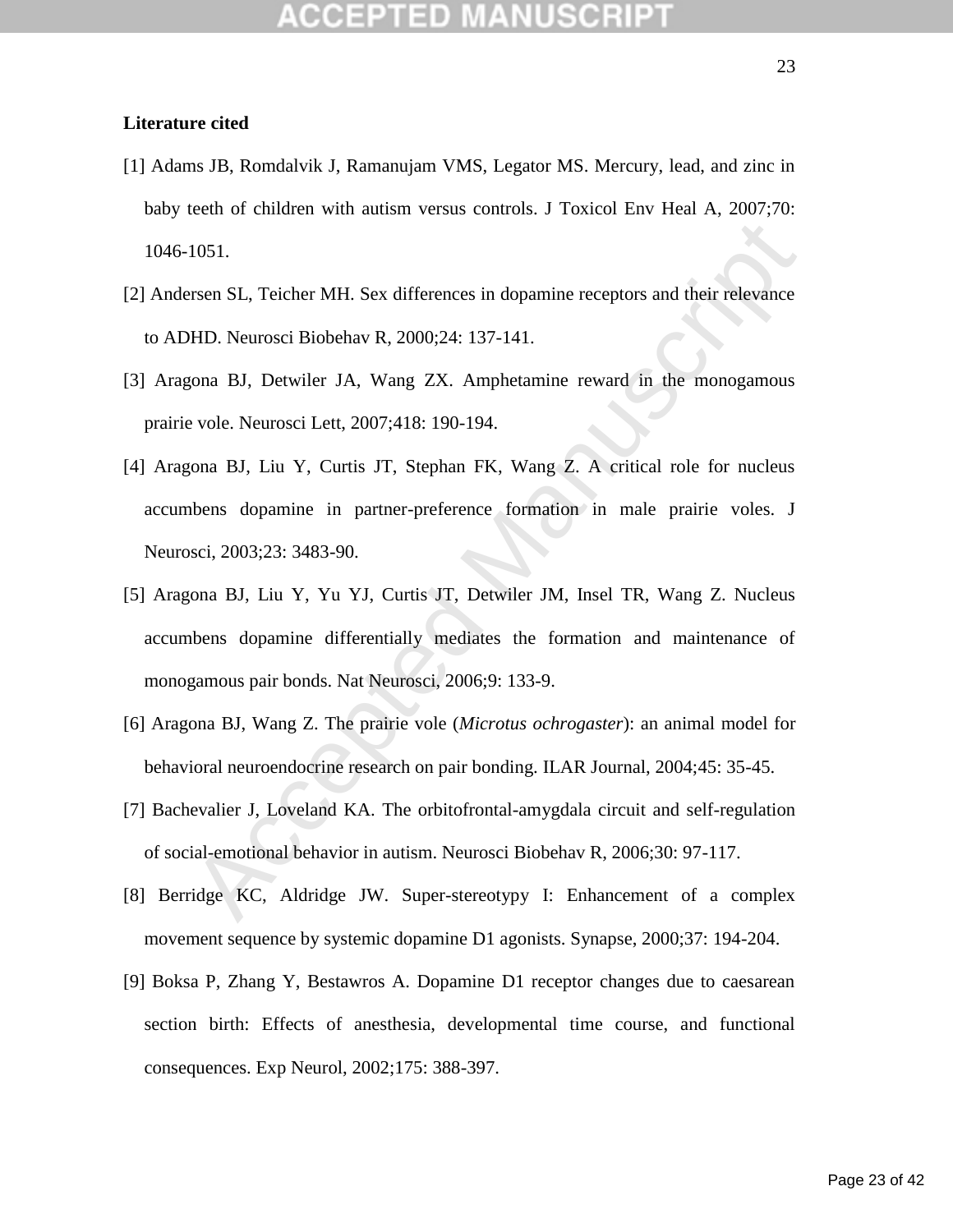- [10] Brake WG, Noel MB, Boksa P, Gratton A. Influence of perinatal factors on the nucleus accumbens dopamine response to repeated stress during adulthood: An electrochemical study in the rat. Neuroscience, 1997;77: 1067-1076.
- [11] Bryan-Lluka LJ, Bonisch H. Lanthanides inhibit the human noradrenaline, 5 hydroxytryptamine and dopamine transporters. N-S Archives Pharmacol, 1997;355: 699-706.
- [12] Buescher JJ. Vaccinations containing thimerosal do not increase rates of autism. J Fam Practice, 2004;53: 94-95.
- [13] Buitelaar JK. Attachment and social withdrawal in autism:- hypotheses and findings. Behaviour, 1995;132: 319-350.
- [14] Carter CS, DeVries AC, Getz LL. Physiological substrates of mammalian monogamy: the prairie vole model. Neurosci Biobehav R, 1995;19: 1-12.
- [15] Carter CS, Getz LL. Monogamy and the prairie vole. Sci Am 1993;268: 100-106.
- [16] Cho MM, DeVries AC, Williams JR, Carter CS. The effects of oxytocin and vasopressin on partner preferences in male and female prairie voles (*Microtus ochrogaster*). Behav Neurosci, 1999;113: 1071-1079.
- yan-Lluka LJ, Bonisch H. Lanthanides inhibit the human noradrenaline, 5-<br>sytryptamine and dopamine transporters. N-S Archives Pharmacol, 1997;355:<br>06.<br>scher JJ. Vaccinations containing thimerosal do not increase rates of a [17] Cobb GP, Moore AW, Rummel KT, Adair BM, McMurry ST, Hooper MJ. Mercury and methylmercury accumulation and excretion in prairie voles (Microtus ochrogaster) receiving chronic doses of methylmercury. Arch Environ Con Tox, 2007;52: 441-449.
- [18] Counter SA, Buchanan LH. Mercury exposure in children: a review. Toxicol Appl Pharm, 2004;198: 209-230.
- [19] Curtis JT, Liu Y, Aragona BJ, Wang ZX. Dopamine and monogamy. Brain Res, 2006;1126: 76-90.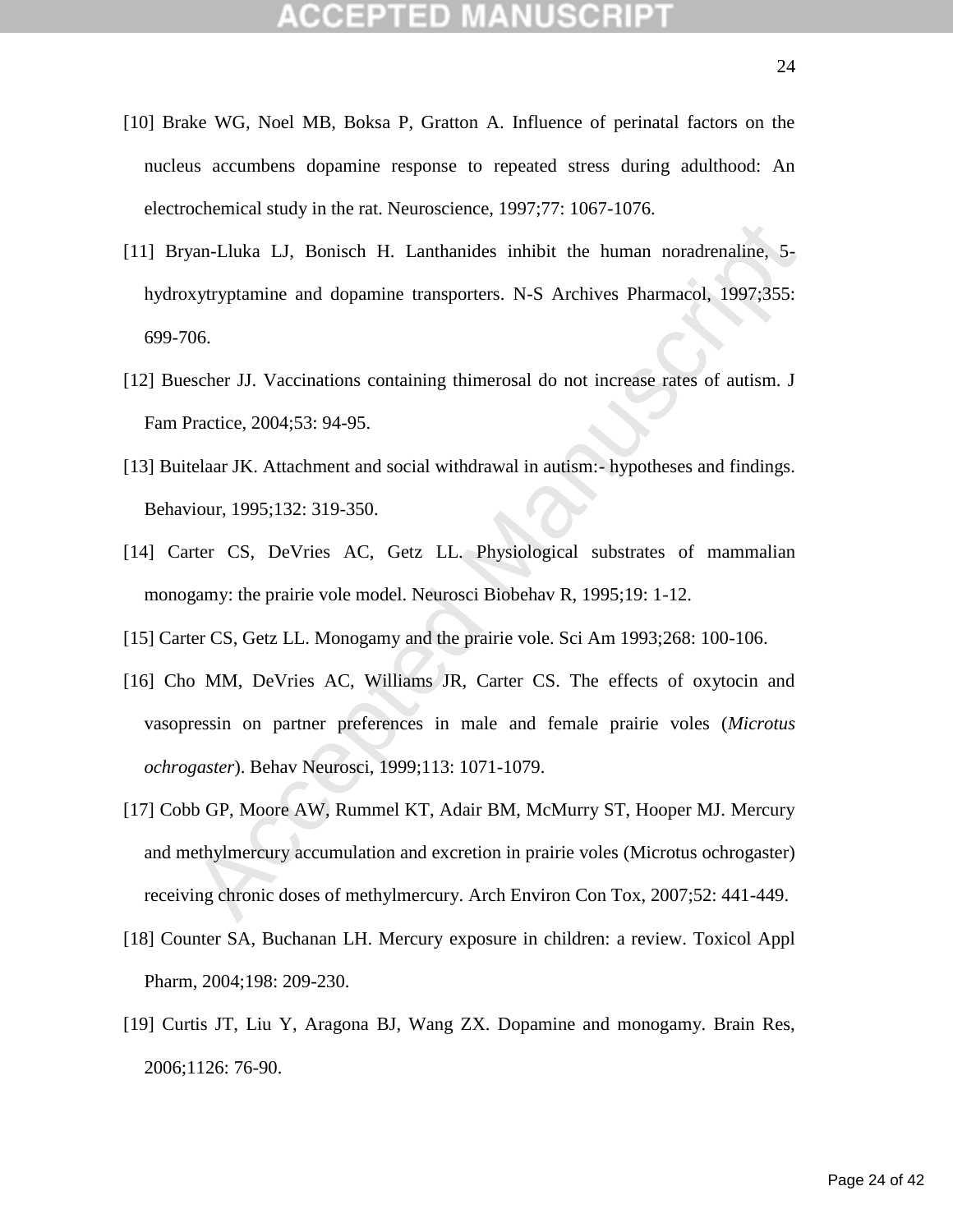- [20] Curtis JT, Wang Z. Glucocorticoid receptor involvement in pair bonding in female prairie voles: The effects of acute blockade and interactions with central dopamine reward systems. Neuroscience, 2005;134: 369-76.
- [21] Daenen EW, Wolterink G, Gerrits MA, Van Ree JM. The effects of neonatal lesions in the amygdala or ventral hippocampus on social behaviour later in life. Behav Brain Res, 2002;136: 571-82.
- men EW, Wolterink G, Gerrits MA, Van Ree JM. The effects of neonatal lesions<br>amygdala or ventral hippocampus on social behaviour later in life. Behav Brain<br>2002;136: 571-82.<br>Ley JW, Thomas KL, Howes SR, Tsai TH, Aparicio-L [22] Dalley JW, Thomas KL, Howes SR, Tsai TH, Aparicio-Legarza MI, Reynolds GP, Everitt BJ, Robbins TW. Effects of excitotoxic lesions of the rat prefrontal cortex on CREB regulation and presynaptic markers of dopamine and amino acid function in the nucleus accumbens. Eur J Neurosci, 1999;11: 1265-74.
- [23] Deth R, Muratore C, Benzecry J, Power-Charnitsky VA, Waly M. How environmental and genetic factors combine to cause autism: A redox/methylation hypothesis. Neurotoxicology, 2008;29: 190-201.
- [24] DeVries AC, Carter CS. Sex differences in temporal parameters of partner preference in prairie voles (*Microtus ochrogaster*). Can J Zool, 1999;77: 885-889.
- [25] Drago F, Caldwell JD, Pedersen CA, Continella G, Scapagnini U, Prange AJ, Jr. Dopamine neurotransmission in the nucleus accumbens may be involved in oxytocinenhanced grooming behavior of the rat. Pharmacol Biochem Behav, 1986;24: 1185-8.
- [26] Fido A, Al-Saad S. Toxic trace elements in the hair of children with autism. Autism, 2005;9: 290-298.
- [27] Folstein SE, Rosen-Sheidley B. Genetics of autism: Complex aetiology for a heterogeneous disorder. Nat R Genet, 2001;2: 943-955.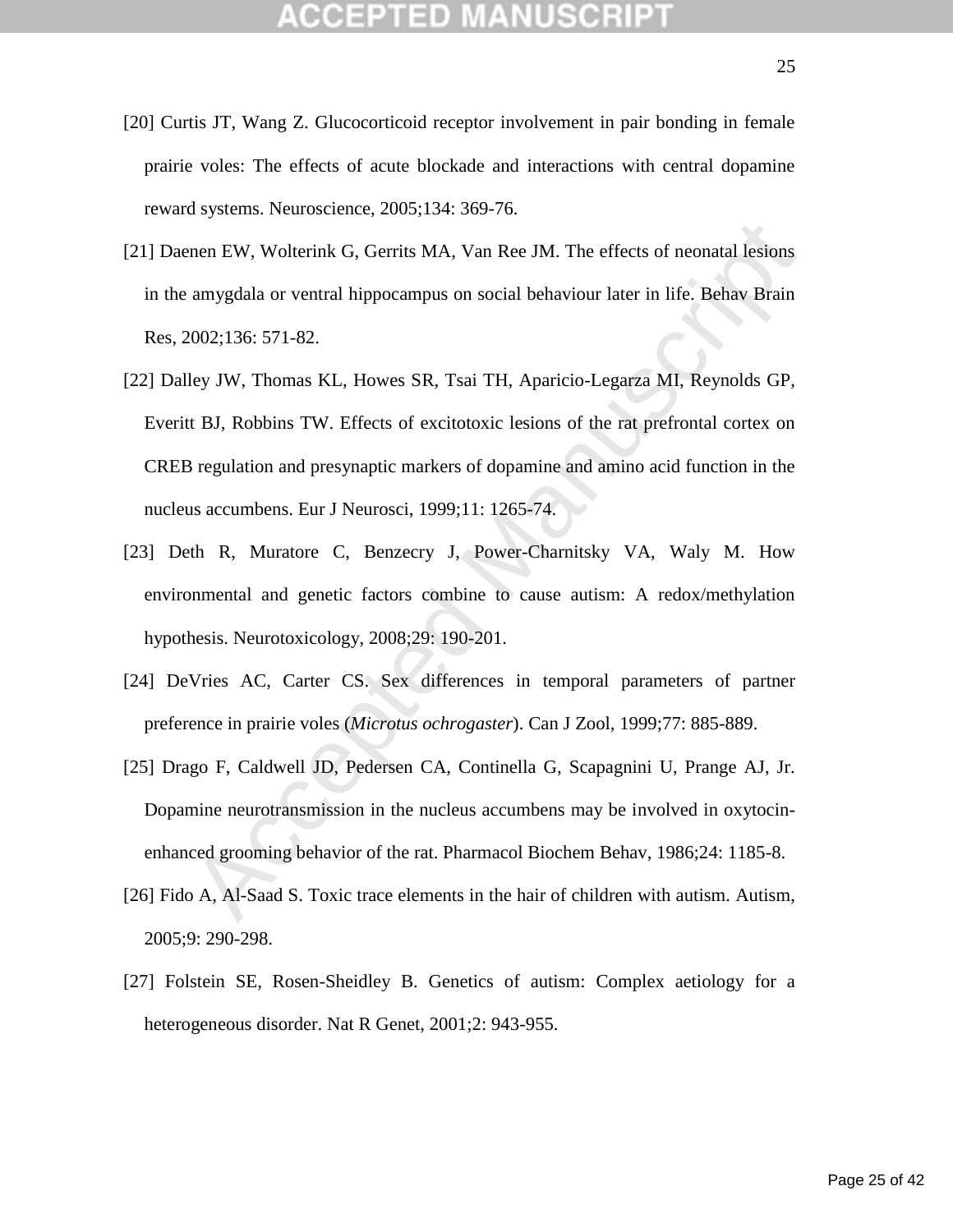- [28] Fombonne E. Thimerosal disappears but autism remains. Arch Gen Psychiat, 2008;65: 15-16.
- [29] Fowler CD, Liu Y, Ouimet C, Wang Z. The effects of social environment on adult neurogenesis in the female prairie vole. J Neurobiol, 2002;51: 115-28.
- [30] Fuke S, Suo S, Takahashi N, Koike H, Sasagawa N, Ishiura S. The VNTR polymorphism of the human dopamine transporter (DAT1) gene affects gene expression. Pharmacogenetics J, 2001;1: 152-156.
- [31] Gainetdinov RR, Wetsel WC, Jones SR, Levin ED, Jaber M, Caron MG. Role of serotonin in the paradoxical calming effect of psychostimulants on hyperactivity. Science, 1999;283: 397-401.
- [32] Geier DA, Geier MR. A prospective assessment of porphyrins in autistic disorders: A potential marker for heavy metal exposure. Neurotox Res, 2006;10: 57-63.
- [33] Gerlach J, Reisby N, Randrup A. Dopaminergic hypersensitivity and cholinergic hypofunction in pathophysiology of tardive-dyskinesia. Psychopharmacologia, 1974;34: 21-35.
- genesis in the female prairie vole. J Neurobiol, 2002;51: 115-28.<br>
Ke S, Suo S, Takahashi N, Koike H, Sasagawa N, Ishiura S. The VNTR<br>
oorphism of the human dopamine transporter (DAT1) gene affects gene<br>
ssion. Pharmacogen [34] Giros B, Jaber M, Jones SR, Wightman RM, Caron MG. Hyperlocomotion and indifference to cocaine and amphetamine in mice lacking the dopamine transporter. Nature, 1996;379: 606-612.
- [35] Glasson EJ, Bower C, Petterson B, de Klerk N, Chaney G, Hallmayer JF. Perinatal factors and the development of autism - A population study. Arch Gen Psych, 2004;61: 618-627.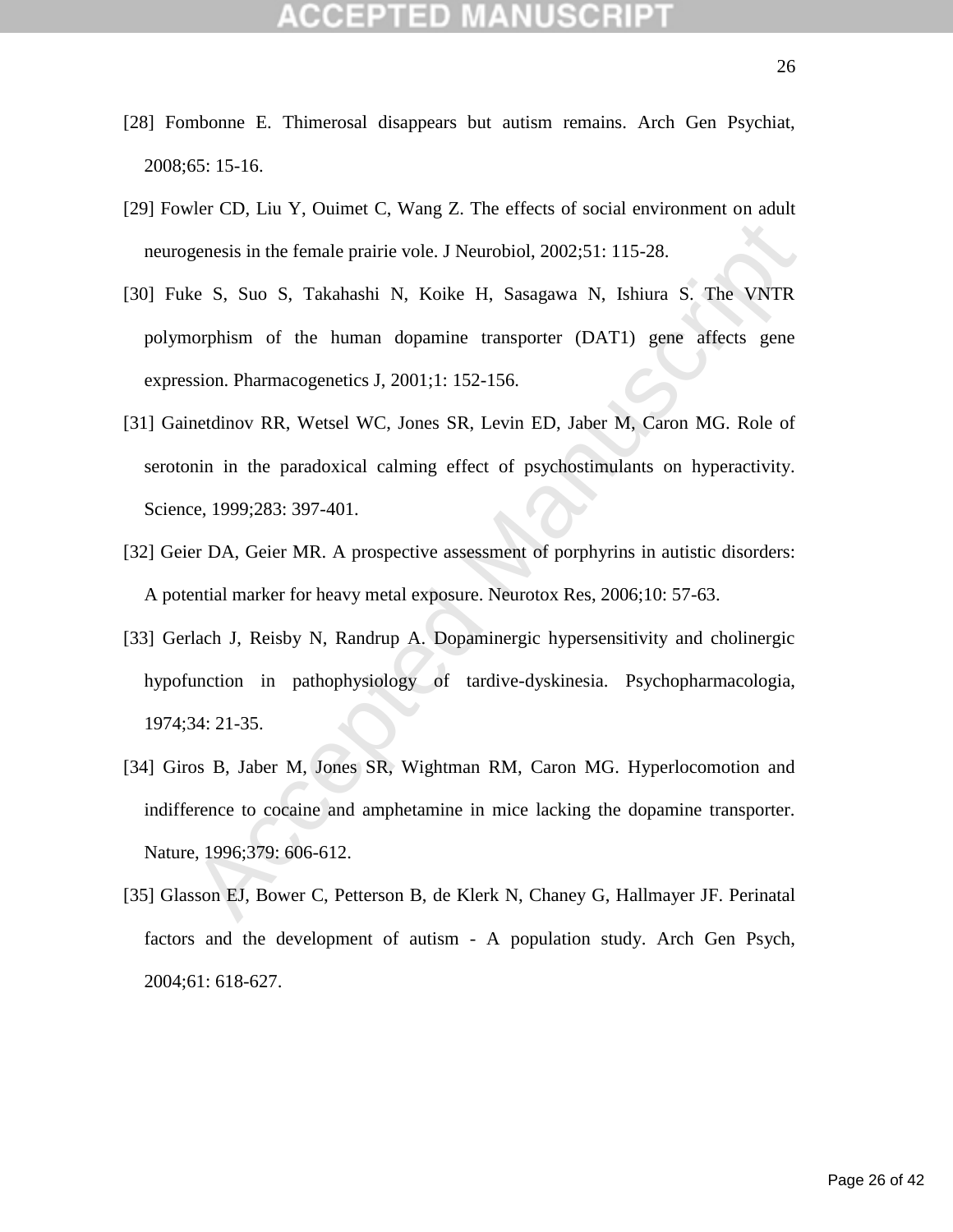- [36] Gobrogge KL, Liu Y, Jia XX, Wang ZX. Anterior hypothalamic neural activation and neurochemical associations with aggression in pair-bonded male prairie voles. J Comp Neurol, 2007;502: 1109-1122.
- [37] Grippo AJ, Lamb DG, Carter CS, Porges SW. Cardiac regulation in the socially monogamous prairie vole. Physiol Behav, 2007;90: 386-393.
- ppo AJ, Lamb DG, Carter CS, Porges SW. Cardiac regulation in the socially gamous prairie vole. Physiol Behav, 2007;90: 386-393.<br>ppo AJ, Wu KD, Hassan BS, Carter CS. Social isolation in prairie voles induces<br>iors relevant t [38] Grippo AJ, Wu KD, Hassan BS, Carter CS. Social isolation in prairie voles induces behaviors relevant to negative affect: toward the development of a rodent model focused on co-occuring depression and anxiety. Depress Anxiety, 2007;
- [39] Hammock EAD, Young LJ. Functional microsatellite polymorphism associated with divergent social structure in vole species. Mol Biol Evol, 2004;21: 1057-1063.
- [40] Hammock RG, Schroeder SR, Levine WR. The effect of clozapine on self-injurious behavior. J Autism Dev Disord, 1995;25: 611-626.
- [41] Hettinger JA, Liu XD, Schwartz CE, Michaelis RC, Holden JJA. A DRD1 haplotype is associated with risk for autism spectrum disorders in male-only affected sib-pair families. Am J Med Genet B, 2008;147B: 628-636.
- [42] Hood AN, Little KY, Wallace DR. Combined effects of heavy metals and drugs of abuse on dopamine transporter function. J Neurochem, 2007;102: 53-53.
- [43] Howlin P. Prognosis in autism: Do specialist treatments affect long-term outcome? Eur Child Adoles Psy, 1997;6: 55-72.
- [44] Insel TR. A neurobiological basis of social attachment. Am J Psychiat, 1997;154: 726-735.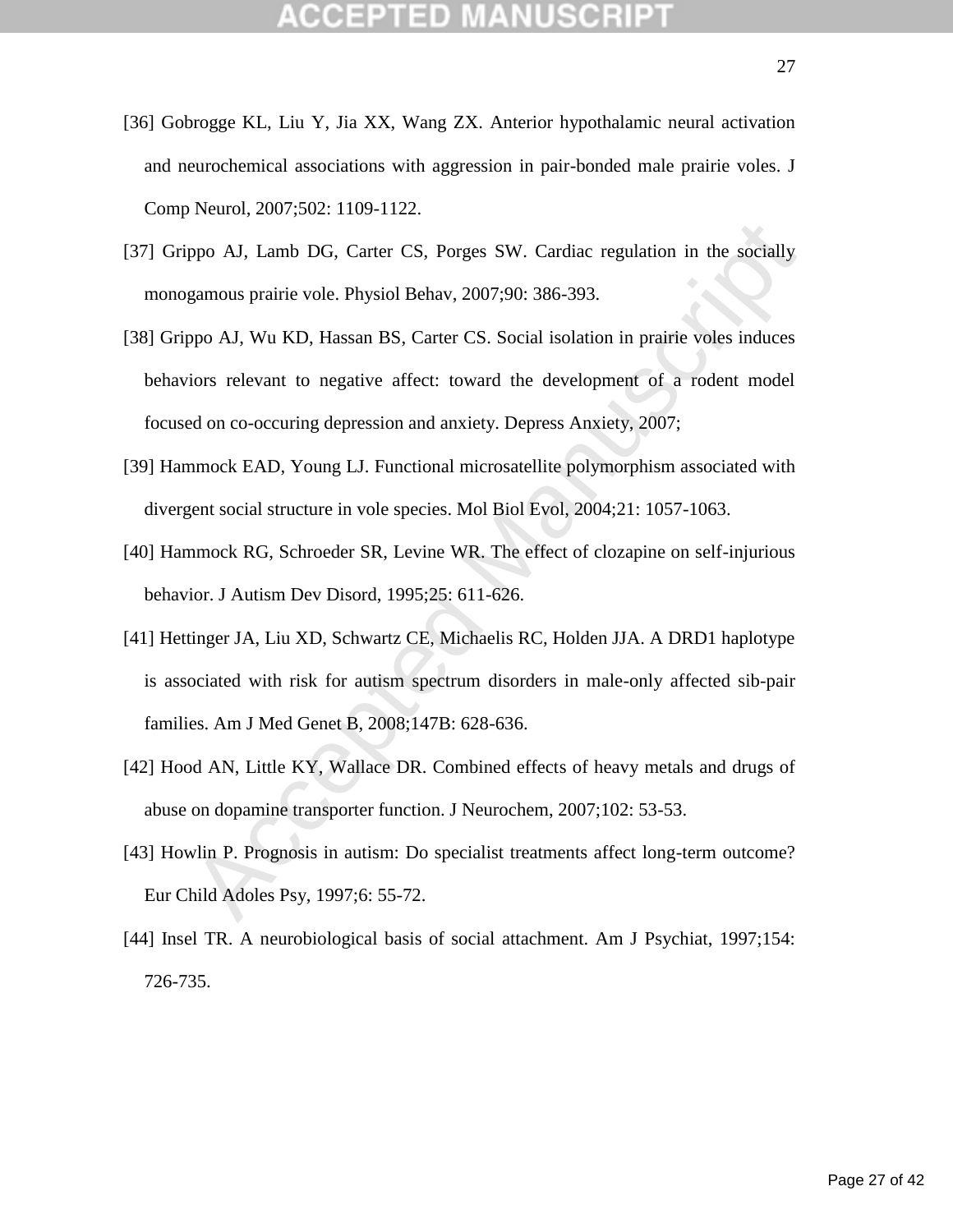- [45] Insel TR, Wang Z-X, Ferris CF. Patterns of brain vasopressin receptor distribution associated with social organization in microtine rodents. J Neurosci, 1994;14: 5381- 5392.
- nson KA, Robertson IH, Kelly SP, Silk TJ, Barry E, Daibhis A, Watchorn A,<br>by M, Fitzgerald M, Gallagher L, Gill M, Bellgrove MA. Dissociation in<br>mance of children with ADHD and high-functioning autism on a task of<br>ned atte [46] Johnson KA, Robertson IH, Kelly SP, Silk TJ, Barry E, Daibhis A, Watchorn A, Keavey M, Fitzgerald M, Gallagher L, Gill M, Bellgrove MA. Dissociation in performance of children with ADHD and high-functioning autism on a task of sustained attention. Neuropsychologia, 2007;45: 2234-2245.
- [47] Jones DC, Miller GW. The effects of environmental neurotoxicants on the dopaminergic system: A possible role in drug addiction. Biochem Pharmacol, 2008;76: 569-581.
- [48] Jones GH, Robbins TW. Differential effects of mesocortical, mesolimbic, and mesostriatal dopamine depletion on spontaneous, conditioned, and drug-induced locomotor activity. Pharmacol Biochem Behav, 1992;43: 887-895.
- [49] Jones MB, Palmour RM, Zwaigenbaum L, Szatmari P. Modifier effects in autism at the MAO-A and DBH loci. Am J Med Genet B, 2004;126B: 58-65.
- [50] Karler R, Calder LD, Thai DK, Bedingfield JB. The role of dopamine and GABA in the frontal cortex of mice in modulating a motor-stimulant effect of amphetamine and cocaine. Pharmacol Biochem Behav, 1998;60: 237-44.
- [51] Kim Y, Kim J-M, Kim JW, Yoo CI, Lee CR, Lee JH, Kim HK, Yang SO, Chung HK, Lee DS, Jeon B. Dopamine transporter density is decreased in Parkinsonian patients with a history of manganese exposure: What does it mean? Movement Disord, 2002;17: 568-575.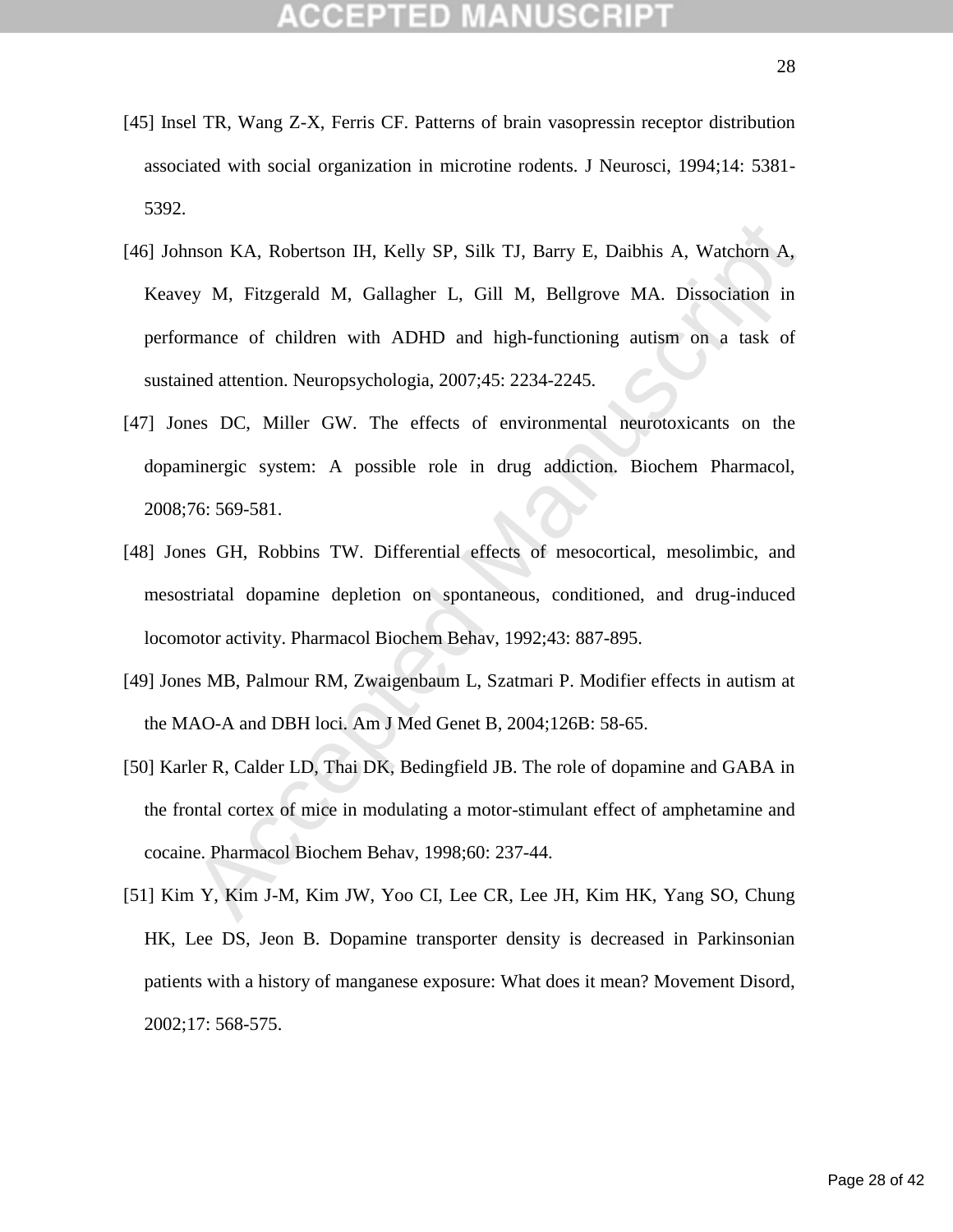- [52] Klein SL, Hairston JE, Devries AC, Nelson RJ. Social environment and steroid hormones affect species and sex differences in immune function among voles. Horm Behav, 1997;32: 30-9.
- [53] Komulainen H, Anttonen P, Tuomisto J, Tuomisto L. Effect of transition or heavy metals on [<sup>3</sup>H] haloperidol binding in rat striatal membranes *in vitro*. Eur J Pharmacol, 1985;114: 113-119.
- [54] Komulainen H, Tuomisto J. Effect of heavy metals on dopamine, noradrenaline and serotonin uptake and release in rat brain synaptosomes. Acta Pharmacol Tox, 1981;48: 199-204.
- nulainen H, Anttonen P, Tuomisto J, Tuomisto L. Effect of transition or heavy<br>son  $[^3H]$  haloperidol binding in rat striatal membranes *in vitro*. Eur J Pharmacol,<br>114: 113-119.<br>nulainen H, Tuomisto J. Effect of heavy meta [55] Lawler CP, Croen LA, Grether JK, Van de Water J. Identifying environmental contributions to autism: Provocative clues and false leads. Ment Retard Dev D R, 2004;10: 292-302.
- [56] Leung TKC, Lai JCK, Tricklebank M, Davison AN, Lim L. Chronic Manganese Treatment of Rats Alters Synaptosomal Uptake of Dopamine and the Behavioral-Response to Amphetamine Administration. J Neurochem, 1982;39: 1496-1499.
- [57] Lim MM, Young LJ. Neuropeptidergic regulation of affiliative behavior and social bonding in animals. Horm Behav, 2006;50: 506-517.
- [58] London E, Etzel RA. The environment as an etiologic factor in autism: A new direction for research. Env Health Persp, 2000;108: 401-404.
- [59] Madsen KM, Lauritsen MB, Pedersen CB, Thorsen P, Plesner AM, Andersen PH, Mortensen PB. Thimerosal and the occurrence of autism: Negative ecological evidence from Danish population-based data. Pediatrics, 2003;112: 604-606.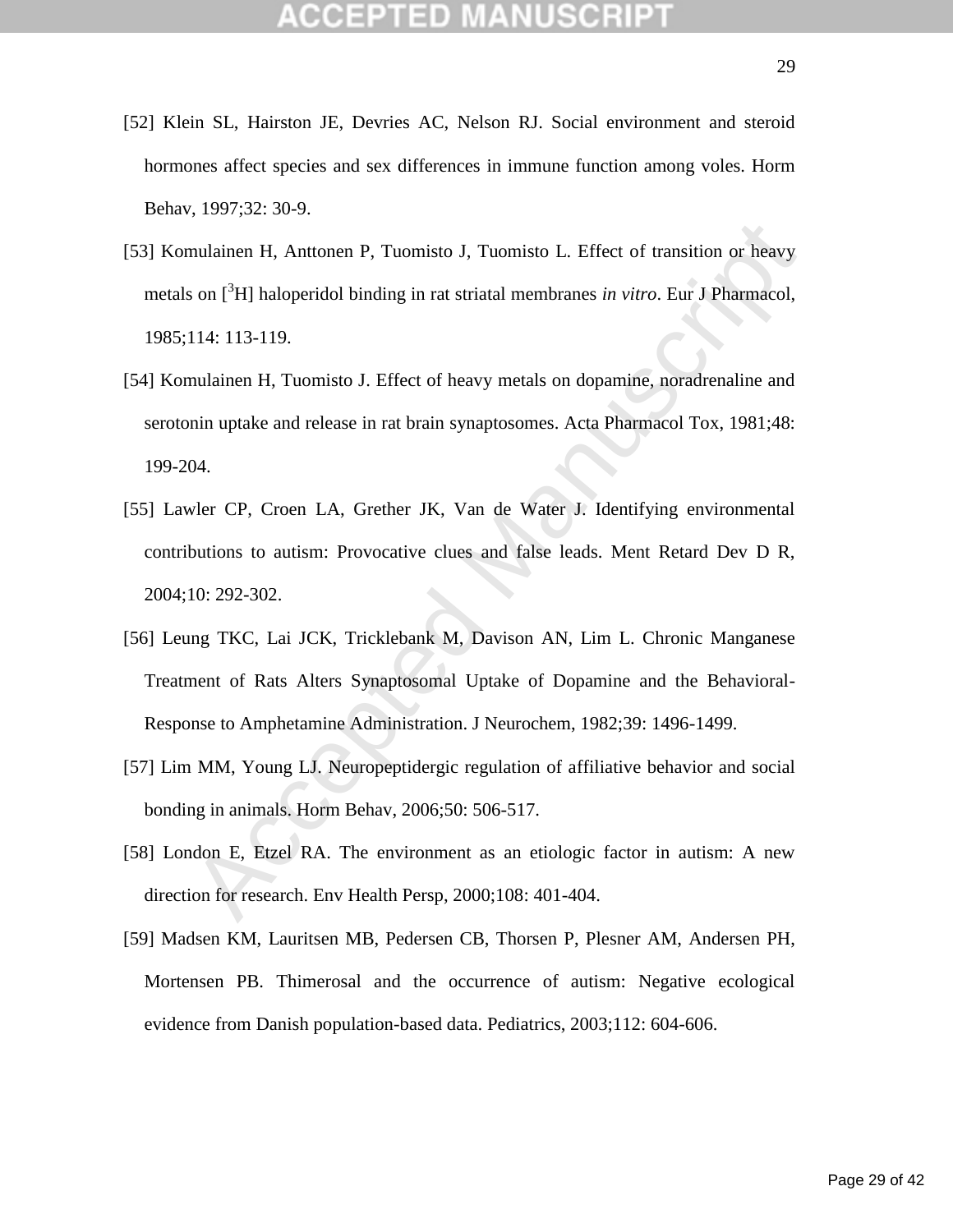- [60] Munro CA, McCaul ME, Wong DF, Oswald LM, Zhou Y, Brasic J, Kuwabara H, Kumar A, Alexander M, Ye WG, Wand GS. Sex differences in striatal dopamine release in healthy adults. Biol Psychiat, 2006;59: 966-974.
- [61] Naber FBA, Swinkels SHN, Buitelaar JK, Bakermans-Kranenburg MJ, van IJzendoorn MH, Dietz C, van Daalen E, van Engeland H. Attachment in toddlers with autism and other developmental disorders. J Autism Dev Disord, 2007;37: 1123-1138.
- [62] Nataf R, Skorupka C, Amet L, Lam A, Springbett A, Lathe R. Porphyrinuria in childhood autistic disorder: Implications for environmental toxicity. Toxicol Appl Pharm, 2006;214: 99-108.
- [63] Nelson KB, Bauman ML. Thimerosal and autism? Pediatrics, 2003;111: 674-679.
- ber FBA, Swinkels SHN, Buitelaar JK, Bakermans-Kranenburg MJ, van boorn MH, Dietz C, van Daalen E, van Engeland H. Attachment in toddlers with a nud other developmental disorders. J Autism Dev Disord, 2007;37: 1123-1138.<br>a [64] Parker SK, Schwartz B, Todd J, Pickering LK. Thimerosal-containing vaccines and autistic spectrum disorder: A critical review of published original data. Pediatrics, 2004;114: 793-804.
- [65] Pizzuto T, Getz LL. Female prairie voles (*Microtus ochrogaster*) fail to form a new pair after loss of mate. Behav Processes, 1998;43: 79-86.
- [66] Pohjalainen T, Rinne JO, Nagren K, Syvalahti E, Hietala J. Sex differences in the striatal dopamine D-2 receptor binding characteristics in vivo. Am J Psychiat, 1998;155: 768-773.
- [67] Purkerson-Parker S, McDaniel KL, Moser VC. Dopamine transporter binding in the rat striatum is increased by gestational, perinatal, and adolescent exposure to heptachlor. Toxicol Sci, 2001;64: 216-223.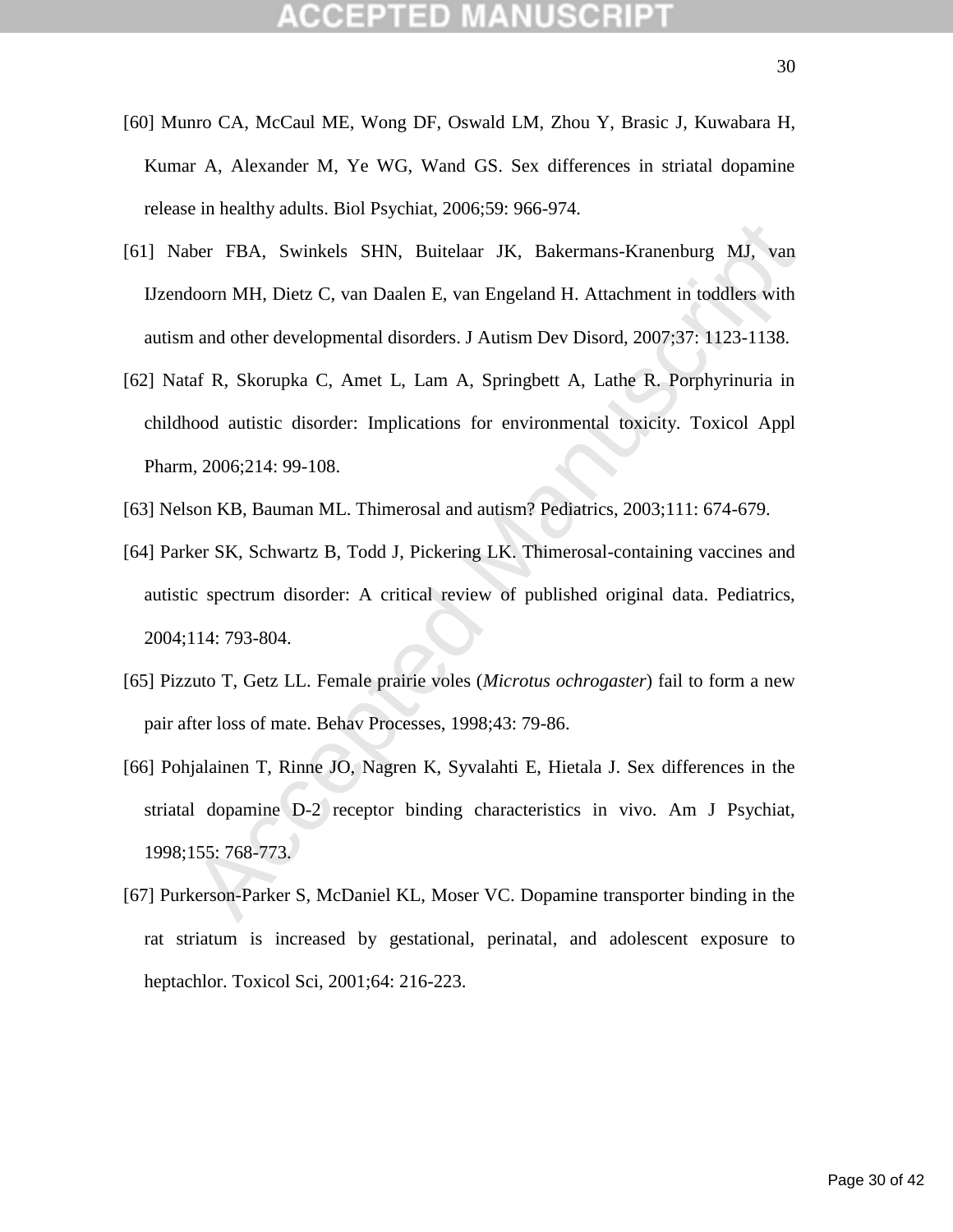- [68] Rodriguiz RM, Chu R, Caron MG, Wetsel WC. Aberrant responses in social interaction of dopamine transporter knockout mice. Behav Brain Res, 2004;148: 185- 198.
- [69] Ronald A, Happe F, Bolton P, Butcher LM, Price TS, Wheelwright S, Baron-Cohen S, Plomin R. Genetic heterogeneity between the three components of the autism spectrum: A twin study. J Am Acad Child Psy, 2006;45: 691-699.
- [70] Rossi AD, Ahlbom E, Ogren SO, Nicotera P, Ceccatelli S. Prenatal exposure to methylmercury alters locomotor activity of male but not female rats. Exp Brain Res, 1997;117: 428-436.
- [71] Russo AF. Anti-metallothionein IgG and levels of metallothionein in autistic families. Swiss Med Wkly, 2008;138: 70-77.
- [72] Rutgers AH, Bakermans-Kranenburg MJ, van Ijzendoorn MH, van Berckelaer-Onnes IA. Autism and attachment: a meta-analytic review. J Child Psychol Psyc, 2004;45: 1123-1134.
- [73] Sadamatsu M, Kanai H, Xu X, Liu Y, Kato N. Review of animal models for autism: implication of thyroid hormone. Congent Anom, 2006;46: 1-9.
- aald A, Happe F, Bolton P, Butcher LM, Price TS, Wheelwright S, Baron-Cohen<br>min R. Genetic heterogeneity between the three components of the autism<br>um: A twin study. J Am Acad Child Psy, 2006;45: 691-699.<br>si AD, Ahlbom E, [74] Schneider T, Roman A, Basta-Kaim A, Kubera M, Budziszewska B, Schneider K, Przewtocki R. Gender-specific behavioral and immunological alterations in an animal model of autism induced by prenatal exposure to valproic acid. Psychoneuroendocrinology, 2008;33: 728-740.
- [75] Schultz W. Predictive reward signal of dopamine neurons. J Neurophysiol, 1998;80: 1-27.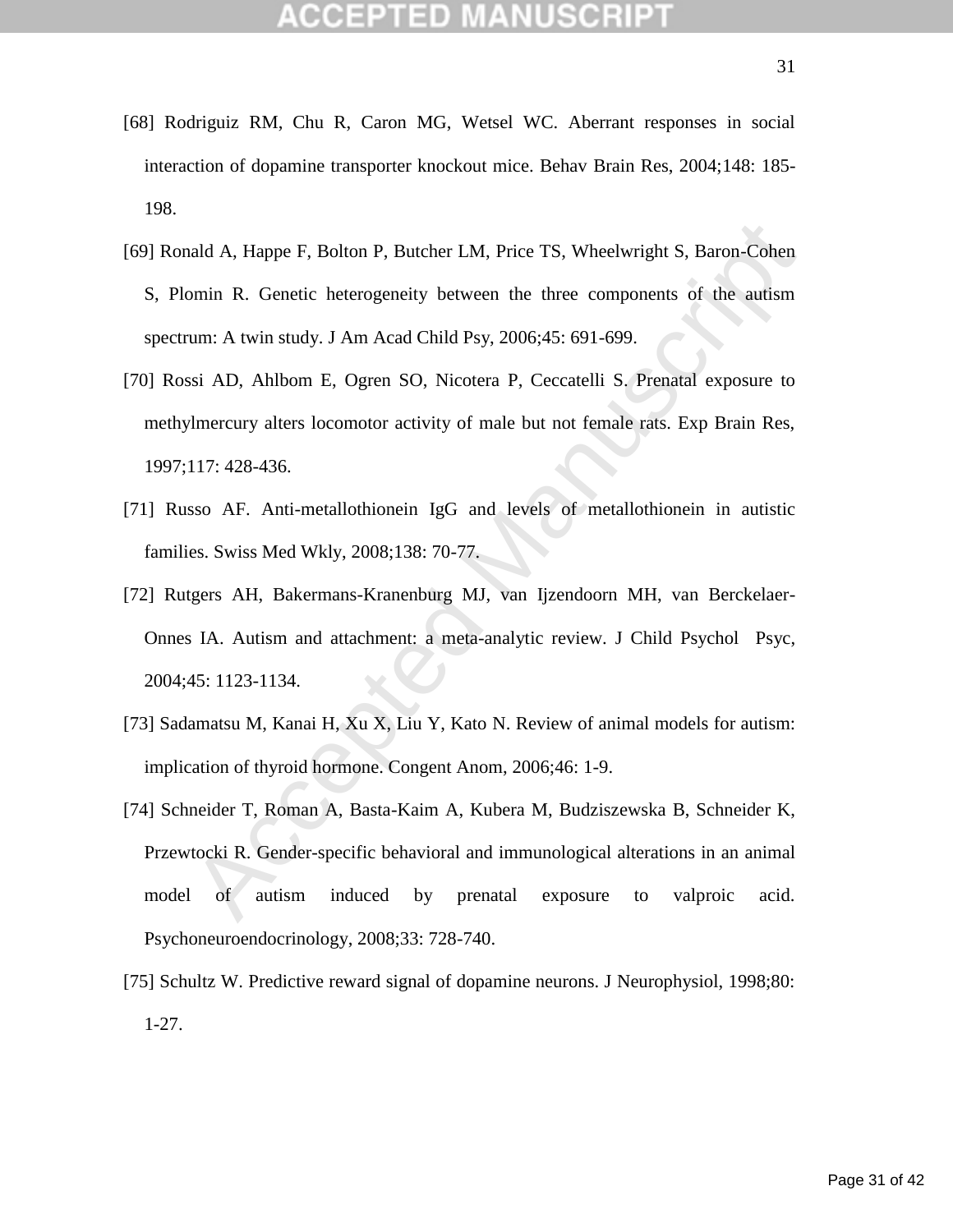- [76] Seltzer MM, Krauss MW, Shattuck PT, Orsmond G, Swe A, Lord C. The symptoms of autism spectrum disorders in adolescence and adulthood. J Autism Dev Disord, 2003;33: 565-581.
- [77] Shafritz KM, Dichter GS, Baranek GT, Belger A. The neural circuitry mediating shifts in behavioral response and cognitive set in autism. Biol Psychiat, 2008;63: 974- 980.
- fritz KM, Dichter GS, Baranek GT, Belger A. The neural circuitry mediating<br>in behavioral response and cognitive set in autism. Biol Psychiat, 2008:63: 974-<br>ltz SR, MacFabe DE, Ossenkopp KP, Scratch S, Whelan J, Taylor R, C [78] Shultz SR, MacFabe DE, Ossenkopp KP, Scratch S, Whelan J, Taylor R, Cain DP. Intracerebroventricular injection of propionic acid, an enteric bacterial metabolic endproduct, impairs social behavior in the rat: Implications for an animal model of autism. Neuropharmacology, 2008;54: 901-911.
- [79] Soden SE, Lowry JA, Garrison CB, Wasserman GS. 24-Hour provoked urine excretion test for heavy metals in children with autism and typically developing controls, a pilot study. Clin Toxicol, 2007;45: 476-481.
- [80] Stehr-Green P, Tull P, Stellfeld M, Mortenson PB, Simpson D. Autism and thimerosal-containing vaccines: Lack of consistent evidence for an association. Am J Prev Med, 2003;25: 101-106.
- [81] Sullivan RM, Brake WG. What the rodent prefrontal cortex can teach us about attention-deficit/hyperactivity disorder: the critical role of early developmental events on prefrontal function. Behav Brain Res, 2003;146: 43-55.
- [82] Szczerbak G, Nowak P, Kostrzewa RM, Brus R. Maternal lead exposure produces long-term enhancement of dopaminergic reactivity in rat offspring. Neurochem Res, 2007;32: 1791-1798.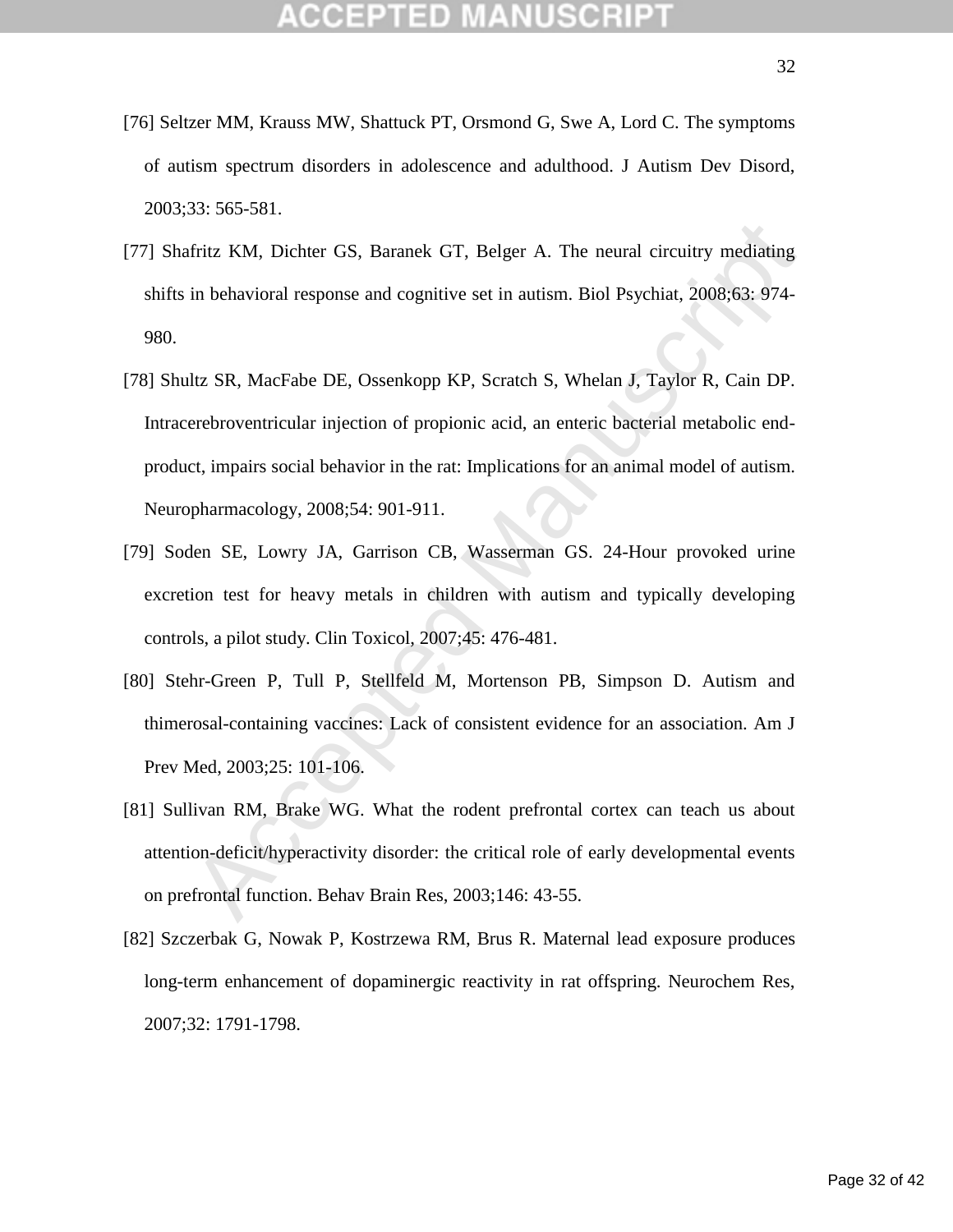- [83] Tordjman S, Drapier D, Bonnot O, Graignic R, Fortes S, Cohen D, Millet B, Laurent C, Roubertoux PL. Animal models relevant to schizophrenia and autism: Validity and limitations. Behav Genet, 2007;37: 61-78.
- [84] Tran TT, Chowanadisai W, Crinella FM, Chicz-DeMet A, Lonnerdal B. Effect of high dietary manganese intake of neonatal rats on tissue mineral accumulation, striatal dopamine levels, and neurodevelopmental status. Neurotoxicology, 2002;23: 635-643.
- n TT, Chowanadisai W, Crinella FM, Chicz-DeMet A, Lonnerdal B. Effect of<br>
fietary manganese intake of neonatal rats on tissue mineral accumulation, striatal<br>
nine levels, and neurodevelopmental status. Neurotoxicology, 200 [85] Verstraeten T, Davis RL, DeStefano F, Lieu TA, Rhodes PH, Black SB, Shinefield H, Chen RT, Team VSD. Safety of thimerosal-containing vaccines: A two-phased study of computerized health maintenance organization databases. Pediatrics, 2003;112: 1039-1048.
- [86] Vezer T, Kurunczi A, Naray M, Papp A, Nagymajtenyi L. Behavioral effects of subchronic inorganic manganese exposure in rats. Am J Ind Med, 2007;50: 841-852.
- [87] Volkmar FR, Klin A. Issues in the classification of autism and related conditions. pp 5-41 in F.R. Volkmar, R. Paul, A. Klin, and D. Cohen (eds) Handbook of Autism and Pervasive Developmental Disorders, 2002, John Wiley & Sons, Inc., Hoboken NJ
- [88] Wang Z, Ferris CF, De Vries GJ. Role of septal vasopressin innervation in paternal behavior in prairie voles (*Microtus ochrogaster*). Proc Natl Acad Sci USA, 1994;91: 400-4.
- [89] Williams JR, Insel TR, Harbaugh CR, Carter CS. Oxytocin administered centrally facilitates formation of a partner preference in female prairie voles (*Microtus ochrogaster*). J Neuroendocrinol, 1994;6: 247-250.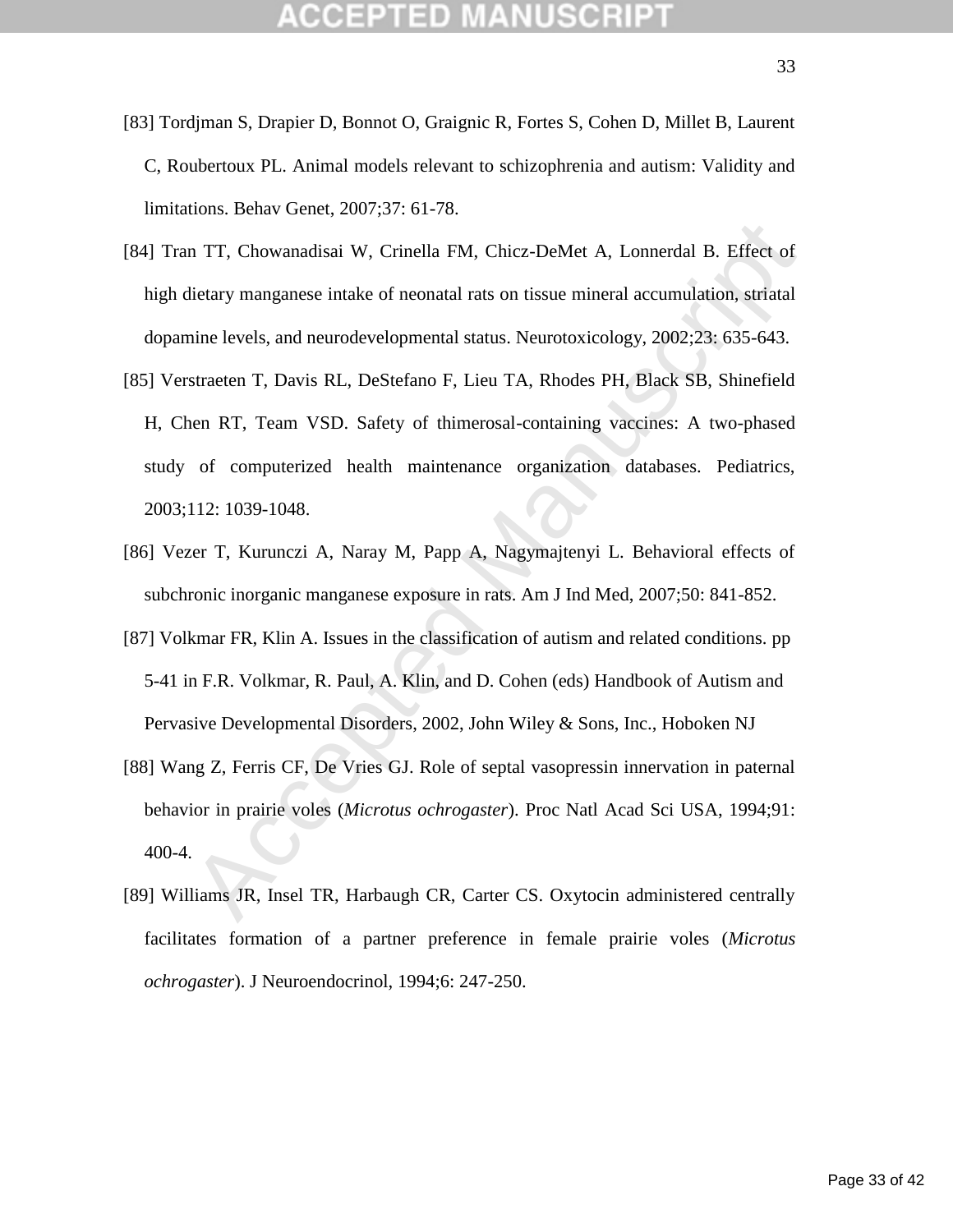- [90] Windham GC, Zhang LX, Gunier R, Croen LA, Grether JK. Autism spectrum disorders in relation to distribution of hazardous air pollutants in the San Francisco Bay area. Env Health Persp, 2006;114: 1438-1444.
- [91] Wing L. Sex ratios in early childhood autism and related conditions. Psychiat Res, 1981;5: 129-137.
- [92] Young LJ. The neurobiology of social recognition, approach, and avoidance. Biol Psychiatry 2002;51: 18-26.
- [93] Young LJ, Pitkow L, Ferguson JN. Neuropeptides and social behavior: animal models relevant to autism. Mol Psychiat, 2002;7: S38-S39.
- [94] Young LJ, Wang Z. The neurobiology of pair bonding. Nat Neurosci, 2004;7: 1048- 54.
- ng L. Sex ratios in early childhood autism and related conditions. Psychiat Res,<br>5: 129-137.<br>mg LJ. The neurobiology of social recognition, approach, and avoidance. Biol<br>iatry 2002;51: 18-26.<br>mg LJ, Pitkow L, Ferguson JN. [95] Zhao F, Cai TJ, Liu MC, Zheng G, Luo WJ, Chen JY. Manganese induces dopaminergic neurodegeneration via microglial activation in a rat model of manganism. Toxicol Sci, 2009;107: 156-164.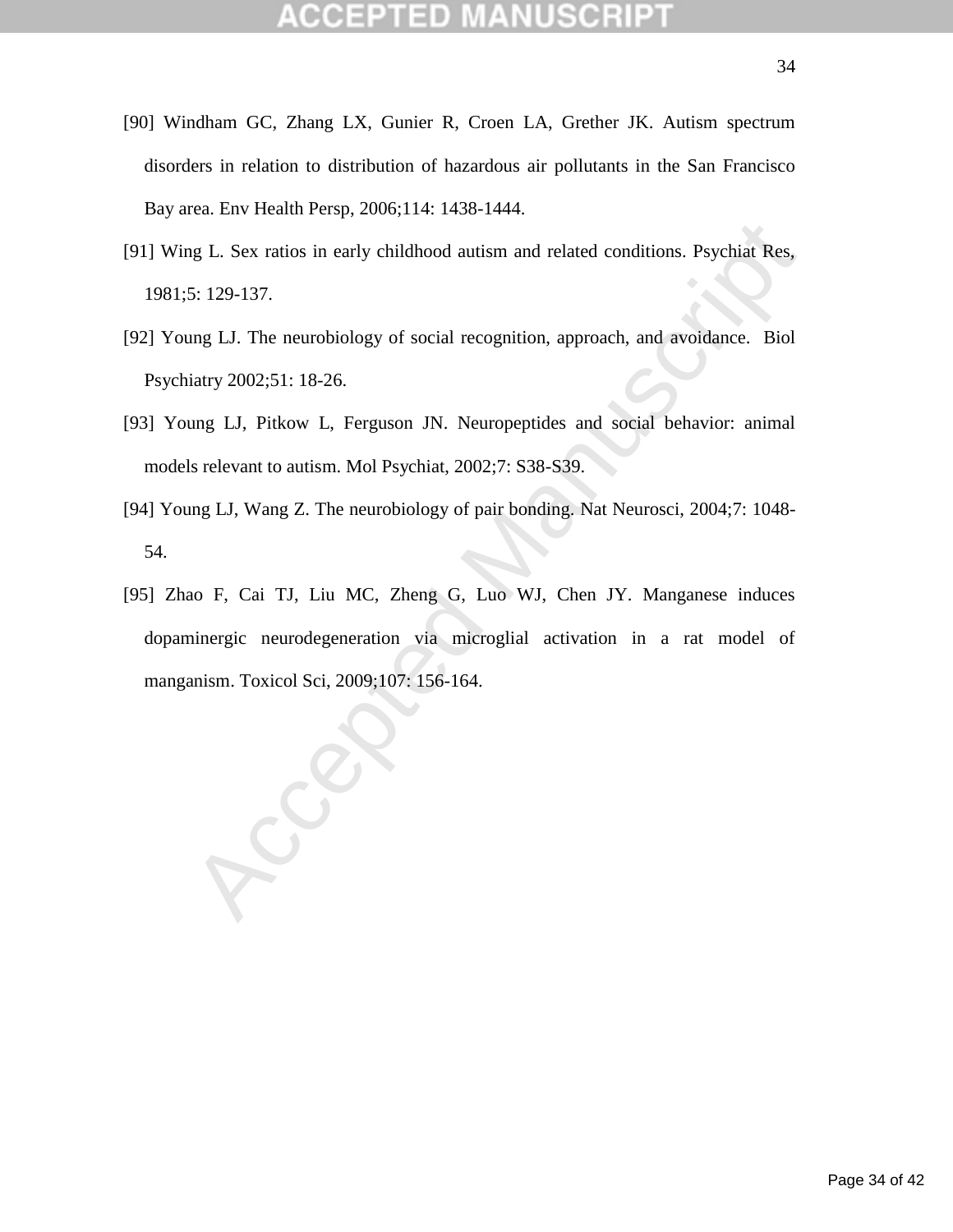**Fig 1**. The presence of 60ppm  $HgCl_2$  or  $CdCl_2$  in drinking water did not affect the amount of liquid ingested by prairie voles. Cumulative liquid intakes during the first 8 days of access did not differ between animals that received water only or a metals solution as their sole drinking water source, nor were there any sex differences in total liquid ingested. Dark bars indicate male totals, lighter bars indicate female totals.

**Fig 2.** Chronic ingestion of metals altered social behavior in male prairie voles. Male prairie voles that consumed either  $Hg^{++}$  or  $Cd^{++}$  in their drinking water spent significantly less time in contact with an unfamiliar, same-sex conspecific than did males that received only unadulterated water. Social contact did not differ between males that received  $Hg^{++}$ or Cd<sup>++</sup>. In contrast, metals ingestion did not alter the amounts of time females spent in contact with a same-sex stranger.  $* p < 0.002$ .

as their sole drinking water source, nor were there any sex differences in total<br>gested. Dark bars indicate male totals, lighter bars indicate female totals.<br>Chronic ingestion of metals altered social behavior in male pra **Fig 3.** Male prairie voles only displayed reduced social contact when the stimulus animal was an unfamiliar animal. Males that were given a choice between isolation and contact with another vole displayed no effects of metals ingestion if the stimulus animal was the subject's same-sex cagemate. In contrast, metals-treated males that were exposed to strangers displayed reduced amounts of social contact relative to water-treated controls. Data for stranger-exposed males are the same data as were used in Fig 2 and are presented here to provide a point of comparison.  $* p < 0.002$ .

Fig 4. Male prairie voles that received  $Hg^{++}$  in their drinking water for four weeks displayed reduced time spent with the unfamiliar same-sex conspecific, relative to males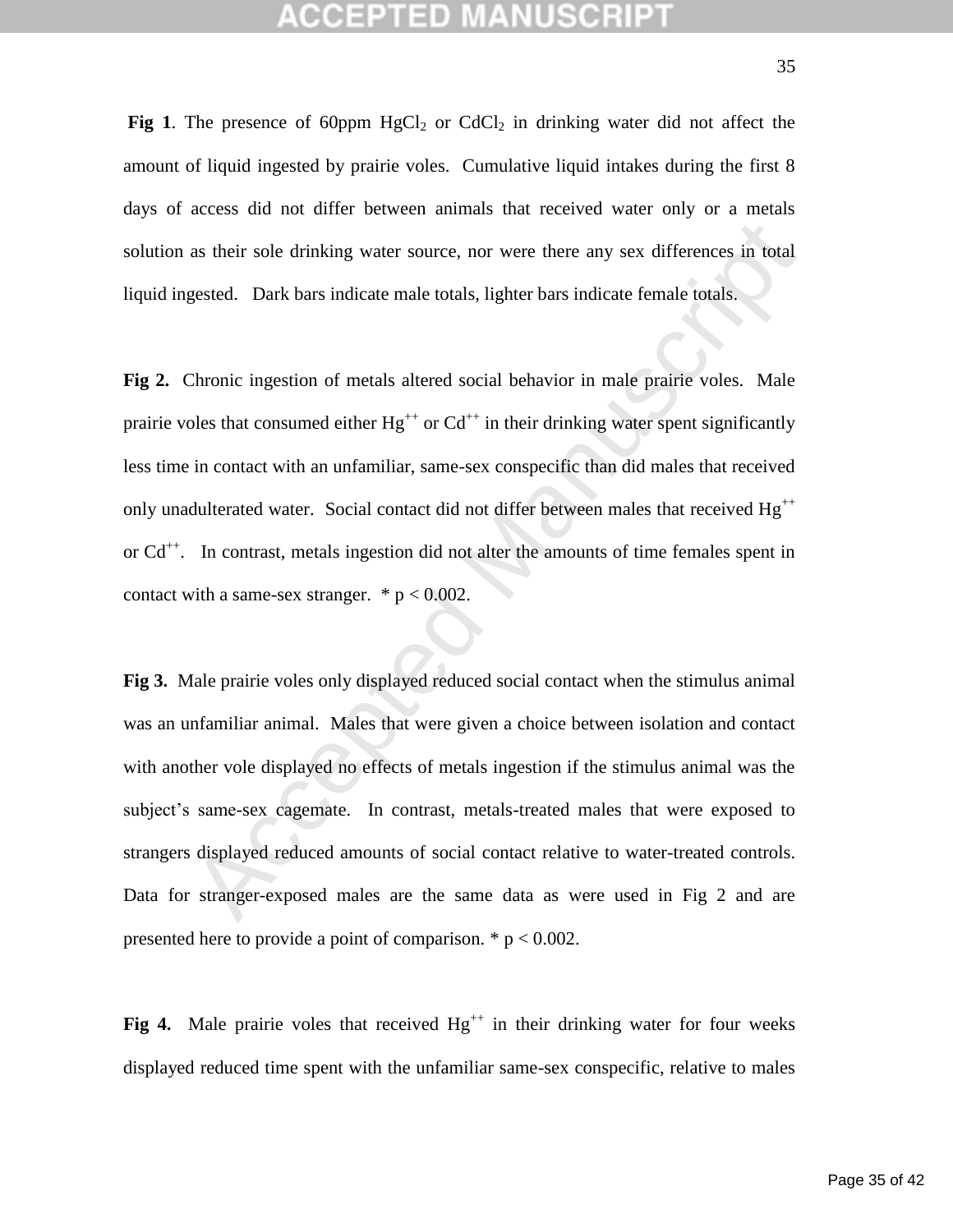Fig 5. Unstimulated locomotor activity was unchanged by metals treatment. Regardless of animals' sex, metal ingested, or stimulus animal used in the behavioral testing, animals that received metals in their drinking water did not differ from water-treated controls in their locomotor activity during the social choice testing.

Jnstimulated locomotor activity was unchanged by metals treatment. Regardless<br>
1s' sex, metal ingested, or stimulus animal used in the behavioral testing, animals<br>
ived metals in their drinking water did not differ from w **Fig 6.** Metals ingestion altered locomotor activity in response to amphetamine administration. Male prairie voles that experienced chronic exposure to  $Hg^{++}$  in their drinking water did not display an increase in locomotor activity when given an intraperitoneal injection of 0.5mg/kg of amphetamine over that seen after control injections. In contrast, males that received only water traveled a greater distance in an open-field arena after amphetamine than they did after control injections. Locomotor responses of Hg<sup>++</sup>-treated males to amphetamine also differed from those of similarly treated females. There were no treatment effects between water-treated and metalstreated females.  $* p < 0.02$  relative to control males or to  $Hg^{++}$ -treated females.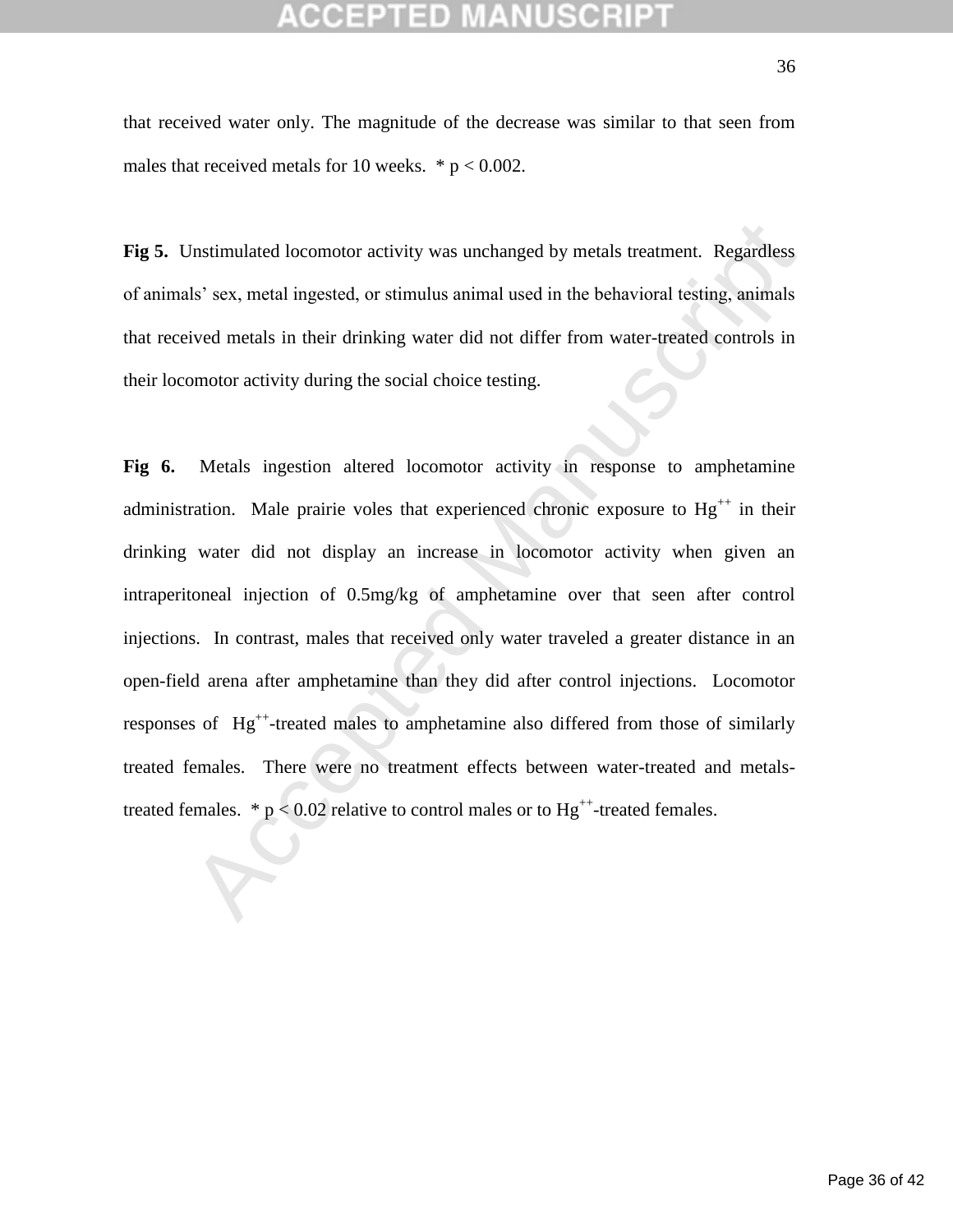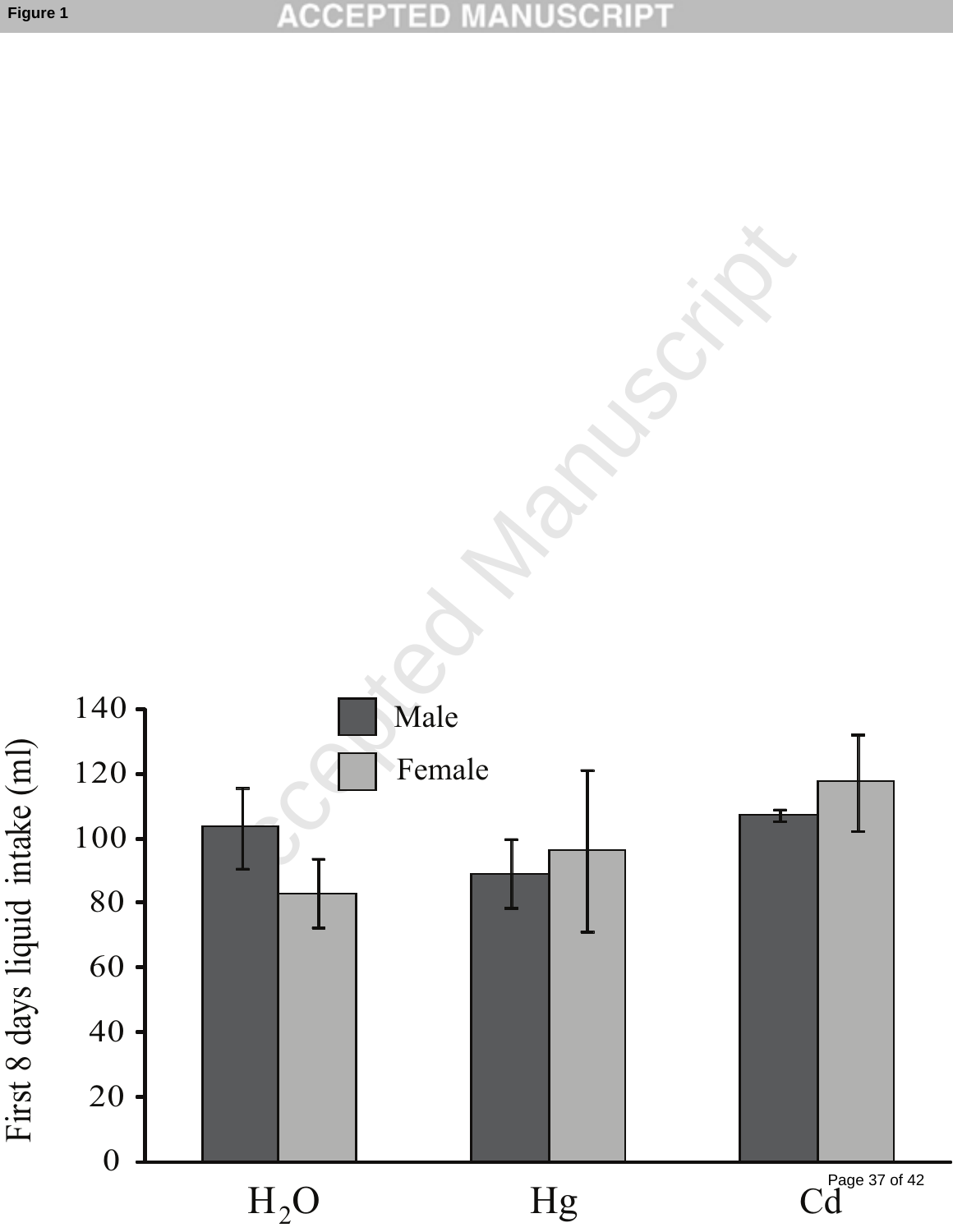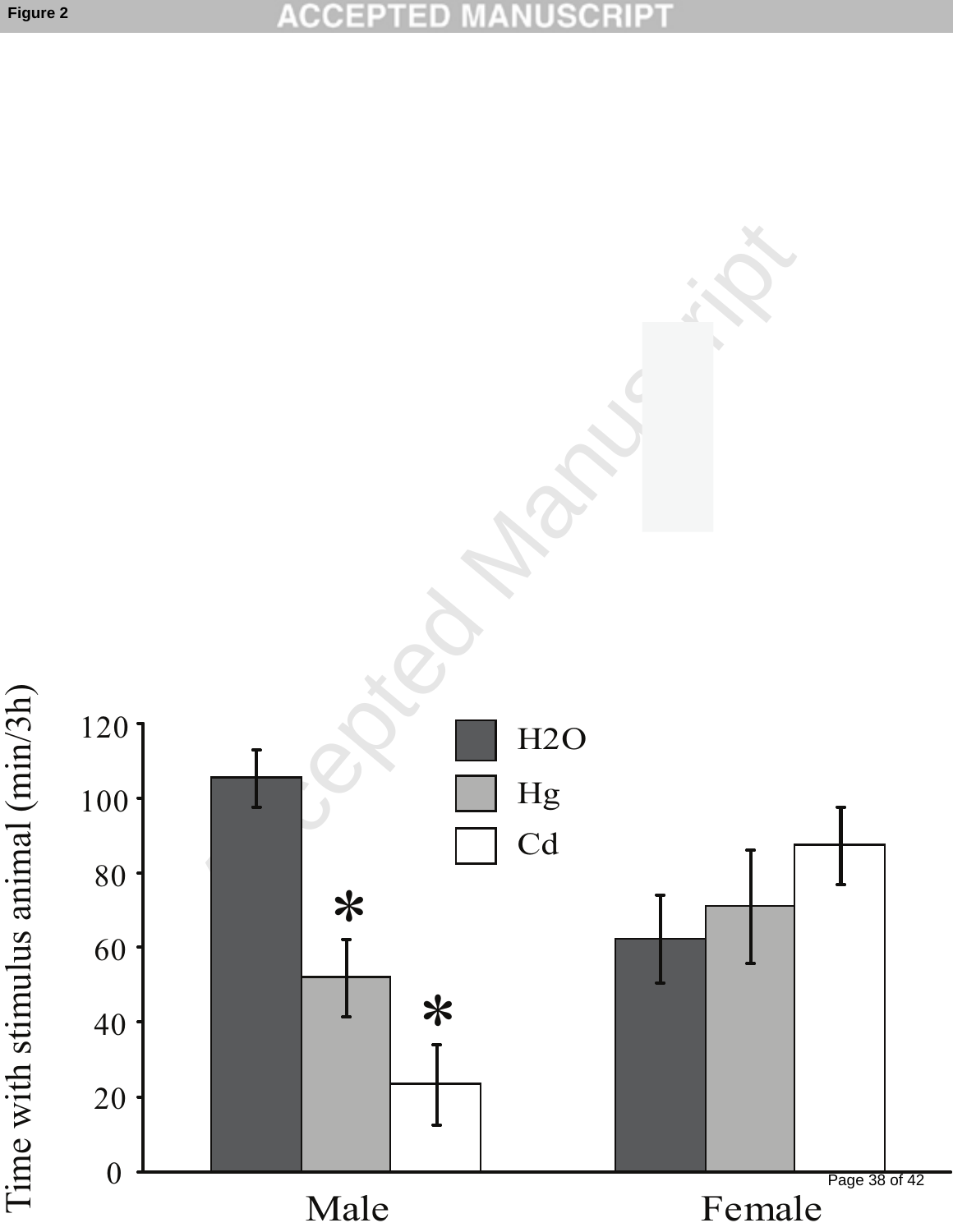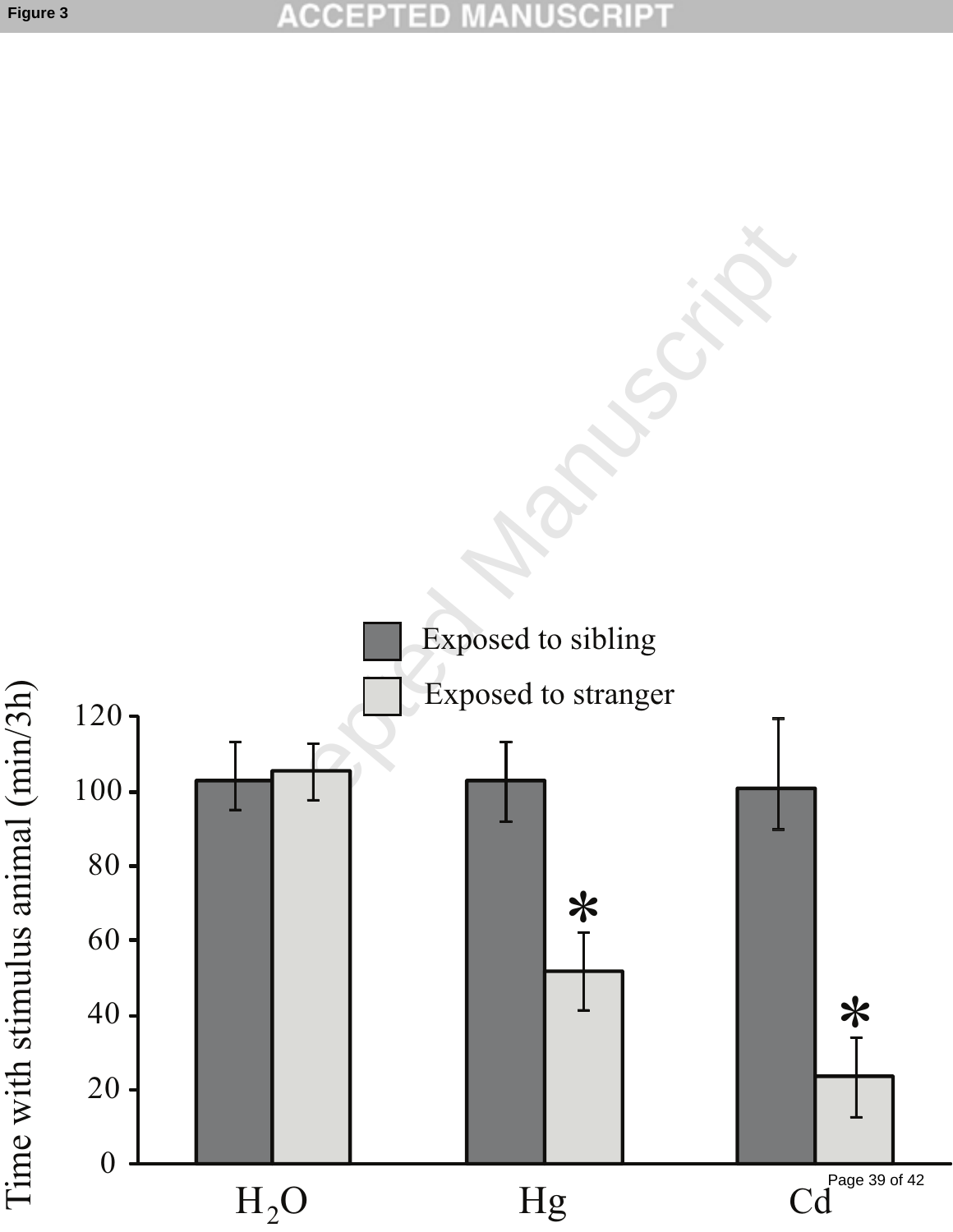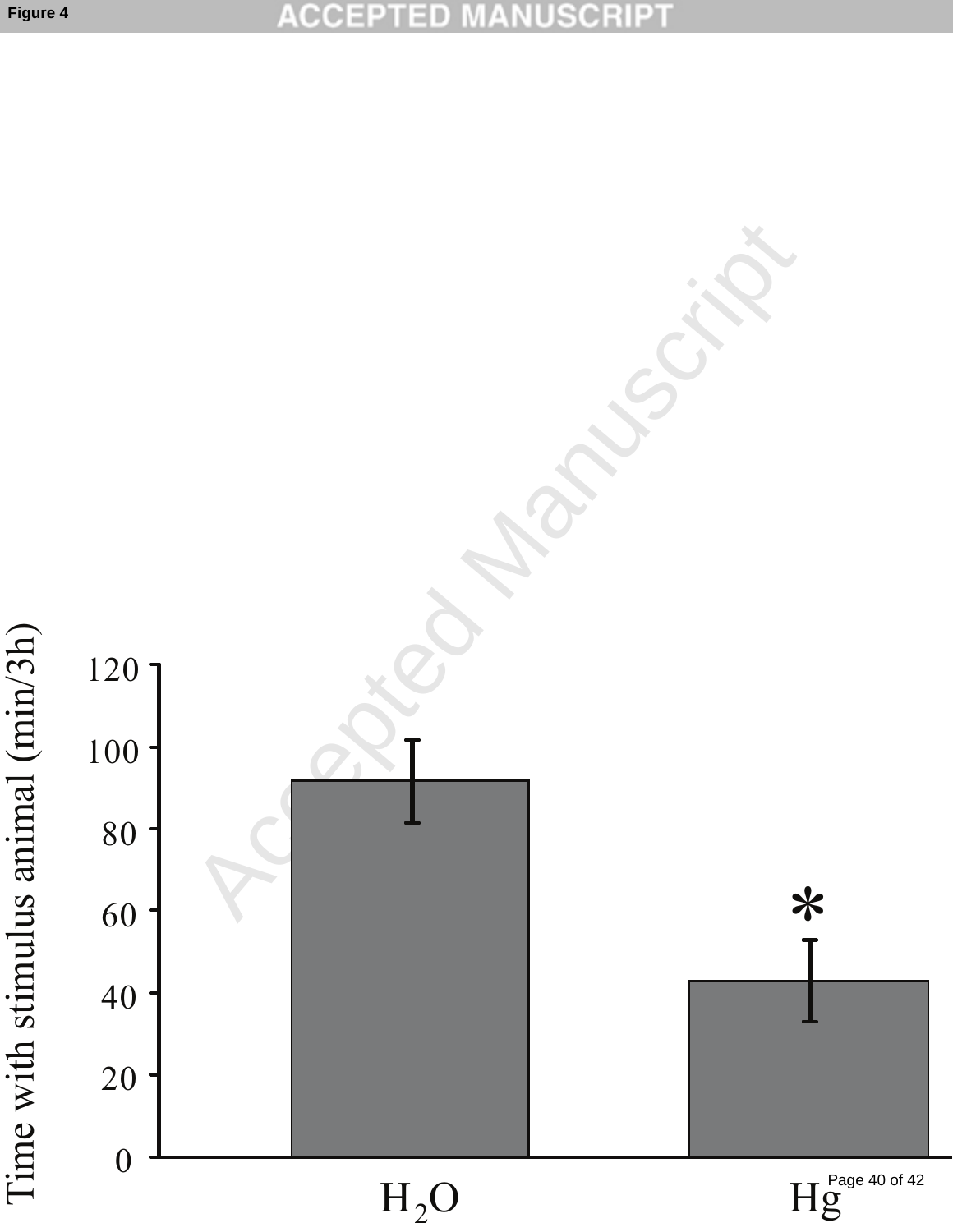